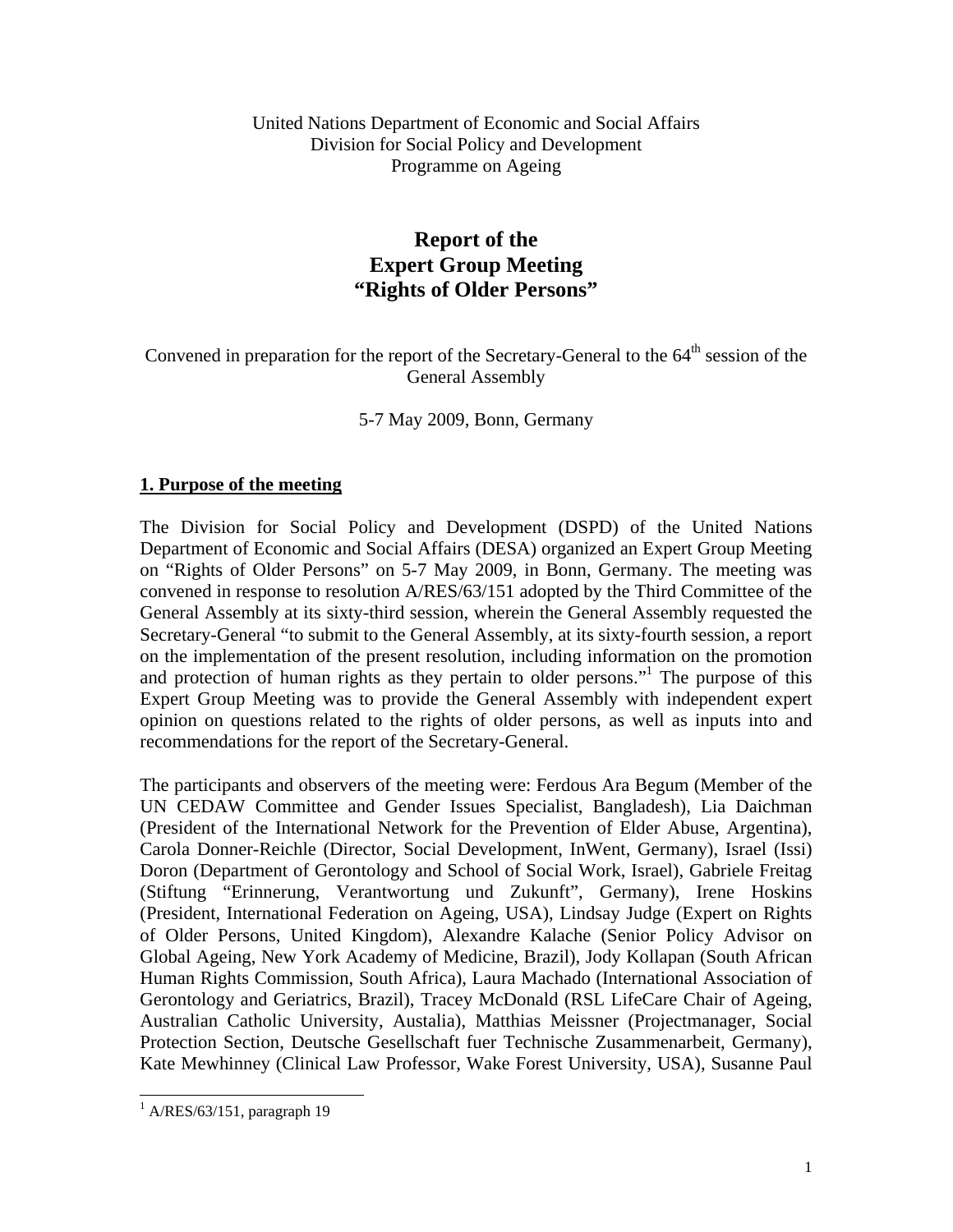(President Global Action on Aging, USA), Bridget Sleap (Rights Policy Adviser, HelpAge International, United Kingdom), Silvia Stefanoni (Director of Programmes – Deputy CEO HelpAge International, United Kingdom), Marita Steinke (Bundesministerium fuer wirtschaftliche Zusammenarbeit und Entwicklung, Germany).

# **2. Background and justification**

Due to declines in fertility and rising longevity, the world is ageing at an ever-increasing pace. In the more developed regions, the population aged 60 and over is expected to increase by more than 50 per cent over the next four decades, rising from 264 million in 2009 to 416 million in 2050. The population of the less developed regions is ageing rapidly, too. Over the next four decades, the population aged 60 and over in the developing world is projected to triple from 473 million in 2009 to 1.6 billion in 2050. The older population itself is ageing at an accelerated rate with the population aged 80 and over projected to increase four-fold, to reach 395 million in  $2050$ <sup>2</sup> Older women also continue to outnumber older men, as they account for 54 per cent of all persons aged 60 years and over and 63 per cent of those aged 80 years and over, worldwide.

The Second World Assembly on Ageing, which took place in Madrid, Spain, in April 2002, adopted the Madrid International Plan of Action on Ageing, "to respond to the opportunities and challenges of population ageing in the twenty-first century and to promote the development of a society for all ages"<sup>3</sup>. A major theme of the Madrid Plan is devoted to the important issue of rights of older persons: "The promotion and protection of all human rights and fundamental freedoms, including the right to development, is essential for the creation of an inclusive society for all ages in which older persons participate fully and without discrimination and on the basis of equality. Combating discrimination based on age and promoting the dignity of older persons is fundamental to ensuring the respect that older persons deserve. Promotion and protection of all human rights and fundamental freedoms is important in order to achieve a society for all ages."4 To attain these goals, one of the suggested actions in the Plan of Action is to "ensure the full enjoyment of all human rights and fundamental freedoms by promoting the implementation of human rights conventions and other human rights instruments, particularly in combating all forms of discrimination."5 Another important document besides the Madrid Plan that specifically focuses on the rights of older persons is the United Nations Principles for Older Persons. The UN Principles address the independence, participation, care, self-fulfillment and dignity of older persons and consist of eighteen different suggestions covering these five topics.<sup>6</sup>

Various regional implementation documents<sup>7</sup> that ensued after the Second World Assembly reaffirmed its objectives and actions specifically targeting the situation of older

 $\overline{\phantom{a}}$ 

<sup>&</sup>lt;sup>2</sup> UNDESA, World Population Prospects - The 2008 Revision (Highlights), 2009

<sup>&</sup>lt;sup>3</sup> Political Declaration of the Second World Assembly on Ageing, 2002, article 1.

<sup>4</sup> *Report of the Second World Assembly on Ageing, Madrid, 8-12 April 2002* (United Nations publication, Sales No. 02.IV.4), paragraph 13

 $<sup>5</sup>$  Ibid, paragraph 21. a)</sup>

 $^6$  See: http://www.un.org/esa/socdev/ageing/un\_principles.html  $^7$  http://www.un.org/esa/socdev/ageing/impl\_map\_html

http://www.un.org/esa/socdev/ageing/impl\_map.html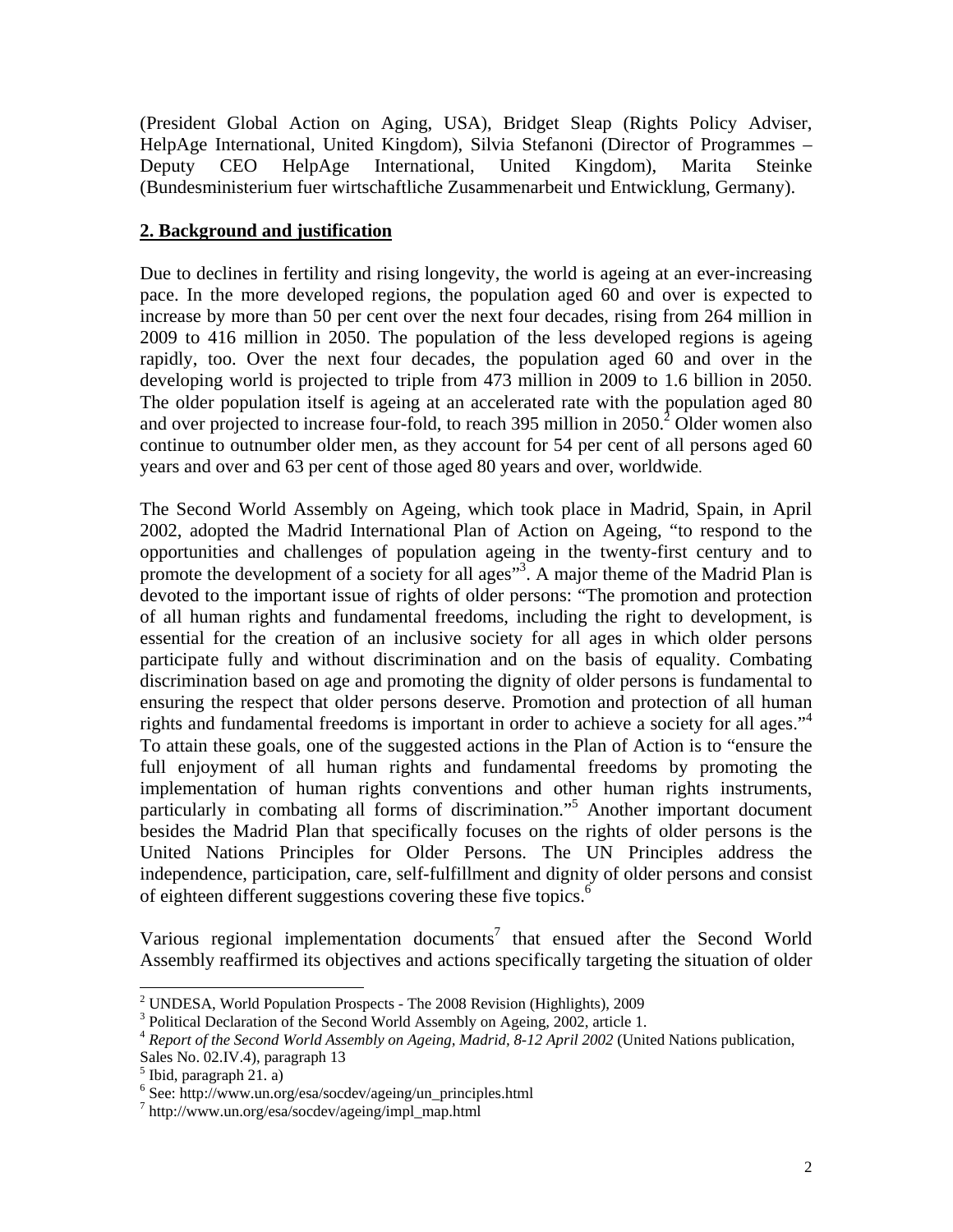persons in the respective five regions of the United Nations. During the first review and appraisal of the Madrid International Plan of Action on Ageing in 2007-2008, five regional review conferences were held. The Second Regional Intergovernmental Conference on Ageing in Latin America and the Caribbean agreed on the Brasilia Declaration, which pledged to "to make the necessary consultations with our Governments to promote the drafting of a convention on the rights of older persons within the framework of the United Nations."<sup>8</sup> This pledge is the most explicit regarding a possible convention on the rights of older persons in the recent past.

Ageism, discrimination, abuse and violence against older persons represent some of the major existing infringements of their rights. The important topic of abuse of older persons was addressed in preparation of the Second World Assembly in a report of the Secretary-General. The report surveyed issues related to abuse of older persons from a global perspective based on studies conducted between 1982 and 2002. The report presented definitions and typologies within the context of social, economic and cultural diversity, introduced intervention and prevention responses, attempted to estimate the impact, consequences and costs of the abuse of older persons, and suggested policy responses. It covered the important issues surrounding the highly sensitive topic of abuse of older persons for the first time in UN history.<sup>9</sup>

The Expert Group Meeting on Rights of Older Persons was the first of its kind organized by the United Nations to discuss the state of rights specifically geared towards older persons. It has taken into account important previous documents and conferences when it addressed the issue of rights of older persons.

# **3. Objectives**

 $\overline{\phantom{a}}$ 

The overall objectives of the Expert Group Meeting were to explore how fundamental human rights of older persons could be assured and deepened and how the Madrid Plan of Action on Ageing could be better implemented concerning the rights of older persons. In this context, analysis, approaches and documents of rights enforced in the past, of institutional settings, and of overall capacity to further implement policies and laws concerning the rights of older persons were discussed during the meeting.

Specific objectives of the meeting were:

- 1. Identify and evaluate good national practices regarding protecting and promoting the rights of older persons, including measures to prevent discrimination, neglect, abuse and violence;
- 2. Select innovative approaches to widening and deepening the rights of older persons nationally and internationally;

<sup>&</sup>lt;sup>8</sup> http://www.un.org/esa/socdev/ageing/documents/regional review/Declaracion Brasilia.pdf, paragraph 26 <sup>8</sup> http://www.un.org/esa/socdev/ageing/documents/regional\_review/Declaracion\_Brasilia.pdf, paragraph 26<br><sup>9</sup> See also "A Global Response to Elder Abuse and Neglect: Building Primary Health Care Capacity to Deal wit the Problem Worldwide: Main Report", World Health Organization, 2008, and "Missing Voices: Views of older persons on elder abuse", WHO, 2002.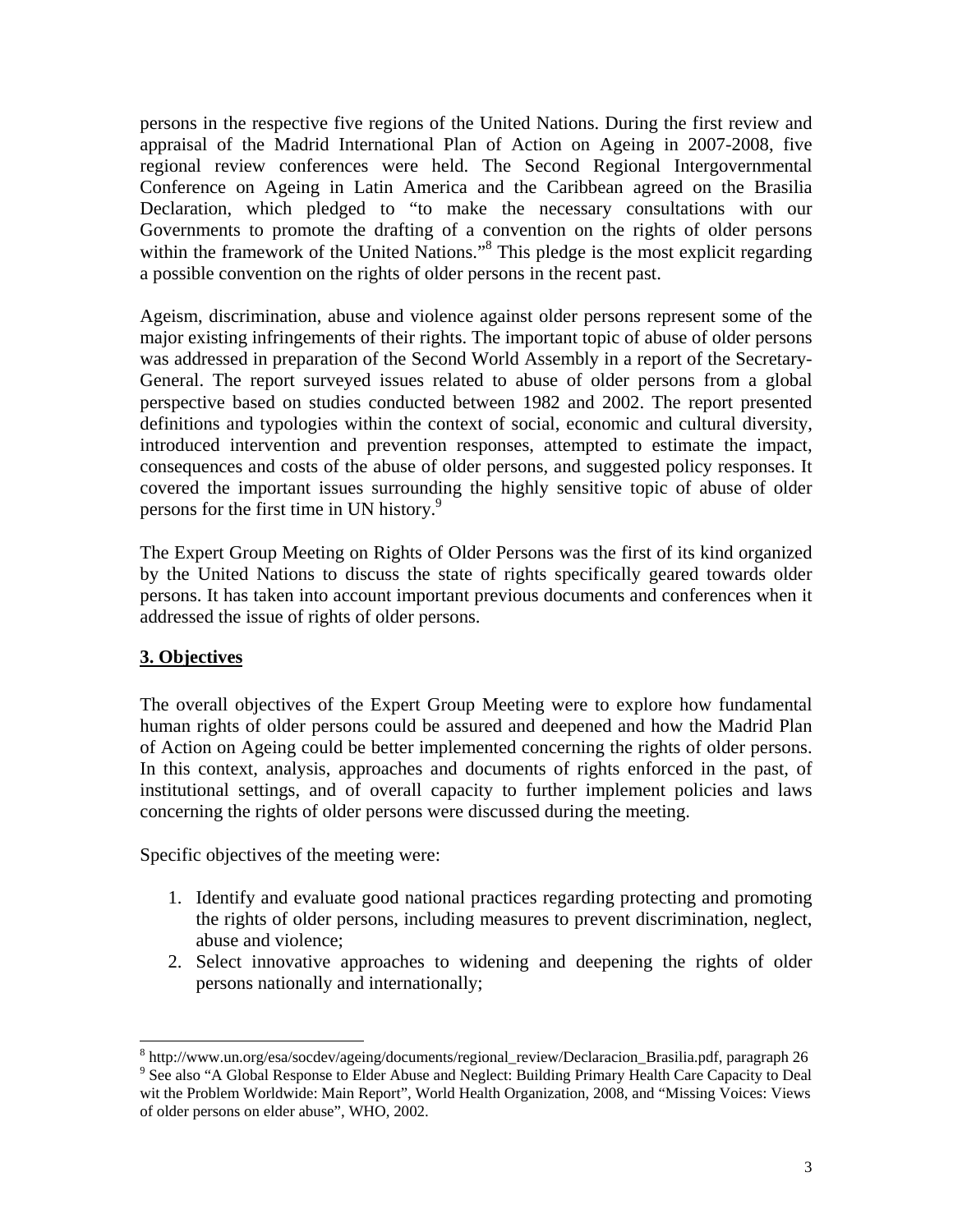- 3. Identify capacity tools that are required and could be recommended to policy makers when addressing the rights of older persons;
- 4. Elaborate recommendations on how to promote the rights of older persons at the level of member states and the United Nations;
- 5. Explore feasibility and possible approaches to elaborating an international legal framework on the rights of older persons, including (a) an international convention on the rights of older persons, or (b) a special rapporteur on the rights of older persons.

## **4. Summary of proceedings**

## **Session I: Existing infringements of rights of older persons: ageism, abuse, neglect and violence against older persons**

The participants discussed at length existing infringements, their root causes and possible remedies. The rights of older persons may be violated in a number of ways, both on the individual level as well as on the institutional level. Violation of rights often manifests itself in the form of discrimination. For example, older persons are frequently subject to discrimination in the area of health care, either being denied access to services or receiving sub-standard or insufficient care on account of their age. In the workplace, older persons may be denied promotional opportunities, or not given an equal chance during the hiring process.

Too often, older workers are viewed in an unappealing light by employers. Negative stereotypes abound: older workers are assumed to be inflexible; lack initiative; tend to take more sick leave; have a poor grasp of foreign languages; are reluctant to take part in training; have a limited ability to adapt to new working conditions; and lack knowledge of new technologies or production processes. In most cases, these stereotypes are far from the truth. Hence efforts are being made to combat these negative perceptions and encourage employers to hire older workers, especially in countries where older persons have a "voice".

Since older women often encounter difficulties in securing a job due to biases from employers, it is perhaps not surprising to see that in all regions of the world except Oceania, women aged 55 to 64 are the most inactive group of people of working age. Overall, their labour force participation rates average 38.7 per cent, which is well below the 66.7 per cent average labour force participation rate for women of prime working age (25-54), and even considerably lower than that for young women aged 15-24, at 45.9 per cent. The fact that many countries still have lower retirement ages for women than for men, regardless of the fact that female life expectancy eclipses that of male life expectancy by several years, also helps to explain the high labour force drop out rate for older women workers. Nevertheless, many women continue to work and remain actively engaged as they age, but in the somewhat hidden and underappreciated job of unpaid family caregiving.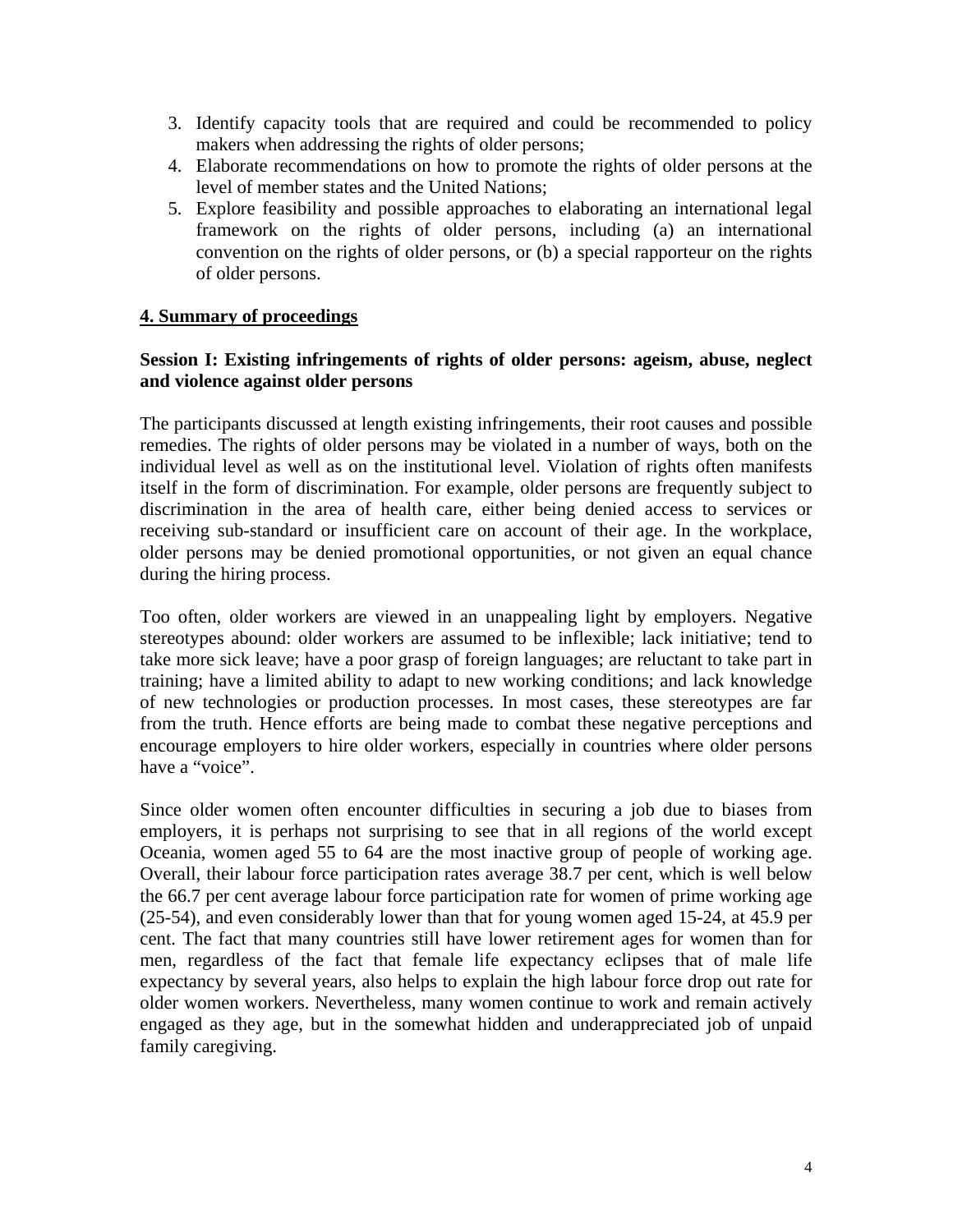Older persons, especially older women and those residing in rural areas of developing countries, are more likely to be illiterate than other parts of the population. Oftentimes they were not able to go to school when they were younger, owing to such things as economic or cultural barriers. In Western Asia, for example, the illiteracy rate is high among older women because they were not exposed to educational opportunities at a time when tradition was more in control of their lives, leading to their seclusion, hence denying them the right to education.

Among the root causes of infringements is that older persons are frequently negatively stereotyped on the basis of their age and discriminated against. This systematic stereotyping and discrimination against people because they have reached a certain chronological point and are considered "old" has come to be known as "ageism". There is no single cause of ageism and while the term applies particularly to older people it can be thought of more broadly. Essentially ageism is a set of beliefs according to which the value and ability of individuals is judged based on their chronological age. These value frameworks can sometimes be supported more generally resulting in systemic limits to opportunities for people in certain age groups.

The experts deliberated on the causes of ageism and expressed numerous opinions, such as that ageism reinforces a negative image of older persons as dependent people with declines in intellect, cognitive and physical performance, and other areas required for autonomous, daily functioning. As a result, older persons are often perceived as a burden, a drain on resources, and persons in need of care. These perceptions contribute to their vulnerability and exacerbate it putting their rights at risk. Other factors which contribute to older persons' vulnerability are that they are more likely than younger adults to be illiterate, poor, and have trouble accessing information about their rights. In addition, the erosion of bonds between generations of families, and the increasing likelihood that younger persons will migrate to other areas leaving their older parents alone, also adds to their vulnerability.

Apart from ageism, elder abuse is a serious threat for many persons in later life, which takes many forms. Since first identified more than 30 years ago as a social problem, elder abuse, like other forms of family or interpersonal violence, has become recognized as a universal phenomenon that cuts across cultural and socioeconomic lines. The mistreatment of older people is a complex issue with moral, socio-cultural, political, and personal ramifications that often crosses health care, legal, human rights, and ethical domains within society's major institutions. The level of research as well as public and professional understanding about the issue still lags behind other types of interpersonal or family violence.

Over the years, there have been many efforts made to define more precisely what constitutes elder abuse and neglect. There is no standardized definition and this reflects the challenges in achieving a consensus on the scope of harm to be included in, or excluded from that definition. There is also a question whether a definition of elder abuse should focus on a specific age or other characteristics presumed to facilitate vulnerability in old age. Despite these difficulties, a number of emerging definitions have been gaining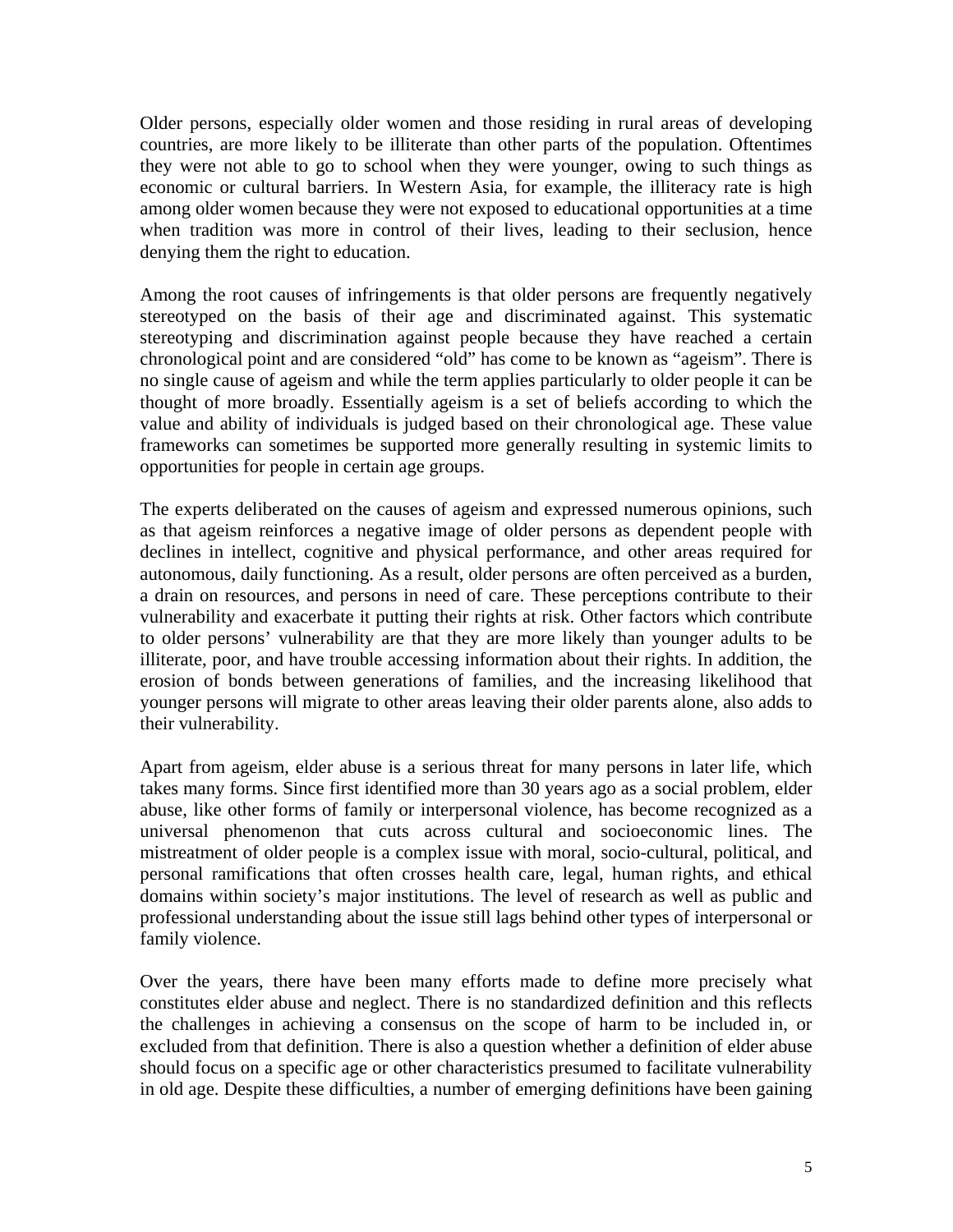growing acceptance. The following definition is now in common use in many parts of the world: elder abuse is "a single or repeated act or lack of appropriate action occurring within any relationship where there is an expectation of trust, which causes harm or distress to an older person". (WHO World Report on Violence and Health, 2002: 126)

Abuse and neglect exist in a continuum of harm ranging from less to more severe actions or inactions. The impact of abuse on the individual as well as on the family and the community may be affected by elements such as the frequency, duration, intensity, severity, and consequences of the actions. Living with abuse or neglect in later life is stressful and can have significant negative health effects on older adults' lives, including increased mortality rates relative to non-abused older persons. Abuse and neglect of older persons is also recognized for its intergenerational effect.

Abuse of older adults may be generally divided into the following categories: (a) physical abuse: the infliction of physical harm or injury, physical coercion, or physical restraint (assault) to an older person; (b) psychological abuse: the infliction of mental anguish (verbal, emotional abuse) to an older person; (c) financial or material abuse: the illegal or improper use of funds or resources from an older person. (e.g., financial exploitation, theft); and (d) sexual abuse: sexual contact with the older person without their consent (e.g., sexual molestation, rape).

Experts agreed that elder abuse is a complex problem that combines elements of family arrangements, carer issues and socio-cultural issues.

- Family arrangements can include family disharmony created by the older person's presence, a history and pattern of verbal and physical violence within the family, social isolation, carer anxiety and stress as well as lack of knowledge of care giving skills.
- Carer issues including personal problems of the carer can lead to a frail older person being abused. Carers with mental or emotional illness, addiction to alcohol or other drugs, job loss or other personal crises can trigger abuse.
- Where financial dependency on the older person exists, family members and care givers can act out against the older person especially if they have a tendency to use violence to solve problems.
- Societal attitudes can support abusers to continue without detection or intervention. Where society has an attitude that devalues and lacks respect for older people, elder abuse can be dismissed as a private, family matter that does not warrant investigation or intervention. Abused people often feel shame and embarrassment, making it difficult for them to reveal abuse to others, even to other family members.
- Lack of respect for older persons can promote an environment of violence against them. When older people are resented, hated or regarded as redundant, the importance of assuring dignified, supportive, and non-abusive life circumstances for every older person is made more difficult.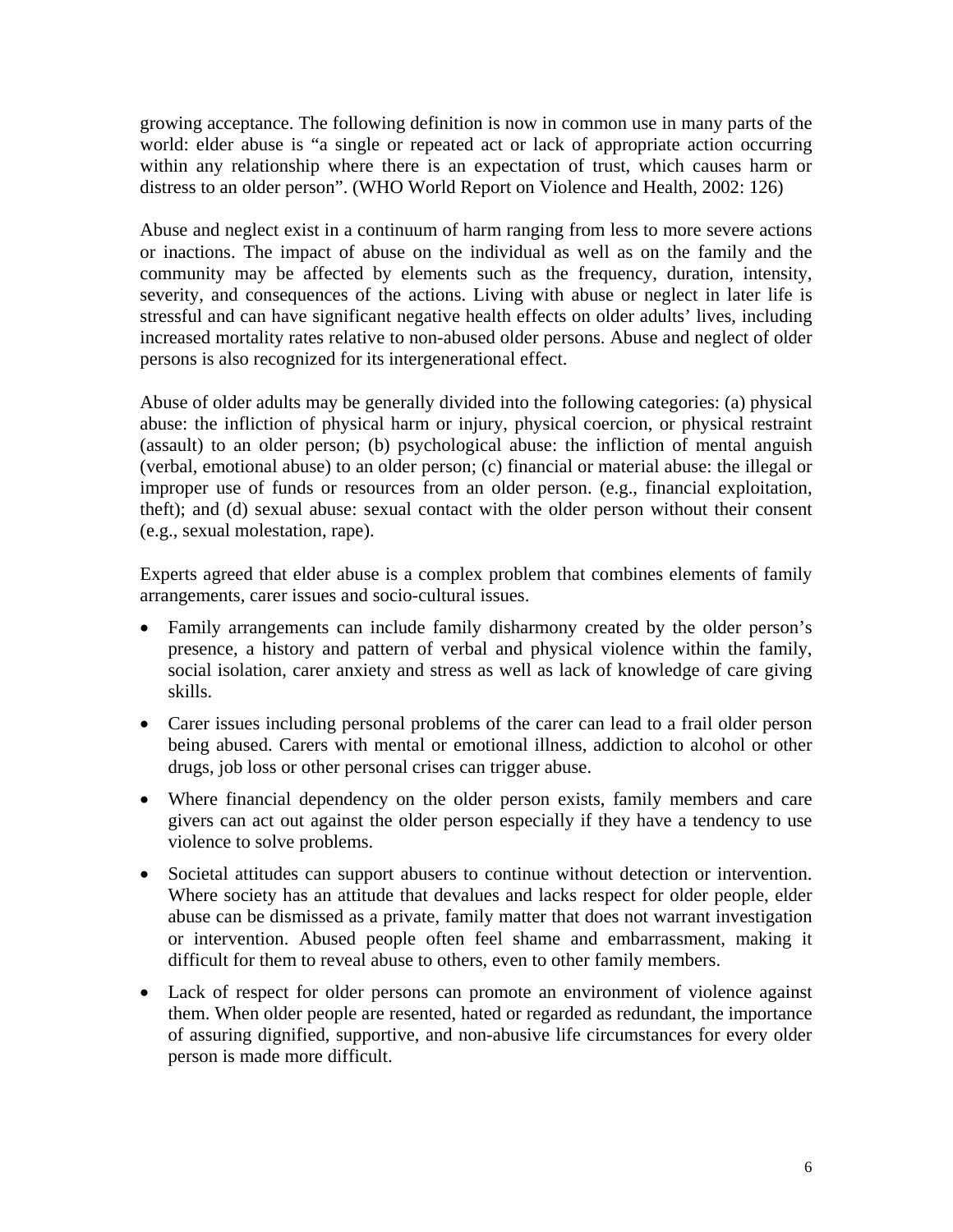• Paid caregivers can be drawn from groups who themselves are at some disadvantage within a society can also become abusers of those for whom they care. Language difficulty, history of civil unrest, distance and isolation from their own families and sometimes not having legal status within the society creates a situation where they have no social security protection themselves and are more willing to accept low pay for care work for which they invariably have little or no training.

The prevalence of abuse perpetrated by family members justifies deeper analysis of what may be contributing to caregivers' risk factors for elder abuse. These include: (a) inability to cope with stress (lack of resilience); (b) depression, which is common among caregivers; (c) lack of support from other potential caregivers; (d) the caregiver's perception that taking care of older persons is burdensome and without psychological reward; and (e) substance abuse.

Neglect of older adults is often a precursor to abuse; it refers to certain failures to live up to social or legal responsibilities to provide care, support, or assistance to an older adult. Elder neglect may be subdivided into active and passive forms: (a) active neglect, where the other person refuses or fails to uphold an expected or legal caregiving obligation, such as providing food, medication, or shelter. Active neglect includes conscious and intentional attempts to inflict physical or emotional distress on an older person and (b) passive neglect, failure to fulfill a caregiving obligation out of lack of awareness or knowledge of the older person's needs and condition (which might occur where aging spouses are caring for each other or adult children do not understand the extent of an ageing parent's frail condition).<sup>10</sup>

Deliberating on policy responses to abuse and neglect of older persons, the experts agreed that they have been insufficient until now. Despite most research indicating that older persons are more likely to experience abuse within the community and from their own families, legislative attention is often focused on preventing abuse of older people in long-term care settings where care service providers are subjected to greater scrutiny by government, workers, family and friends than occurs within the community. This dimension is important, but it is not sufficient.

Where suspected residential care abuse is reported, certain protocols are enacted involving the police, government departments and the service provider. For similar legislation to apply to non-institutional settings the issues of detection and intervention would require appropriate approaches and community-based resources that would support a similar level of scrutiny to that now in place for long-term care of older persons. For an equivalent system to exist in community contexts, greater responsibility would have to be placed on the professionals and services operating in people's homes, to report suspected abuse and discrimination. In such an event, there would need to be a well-resourced investigative body to follow-up on such reports and also a network of response options available.

l

 $10$  For definitions, see Daichman L S, Aguas S and Spencer C Elder Abuse. In: Kris Heggenhougen and Stella Quah, editors International Encyclopedia of Public Health, Vol 2. San Diego: Academic Press; 2008. pp. 310-315.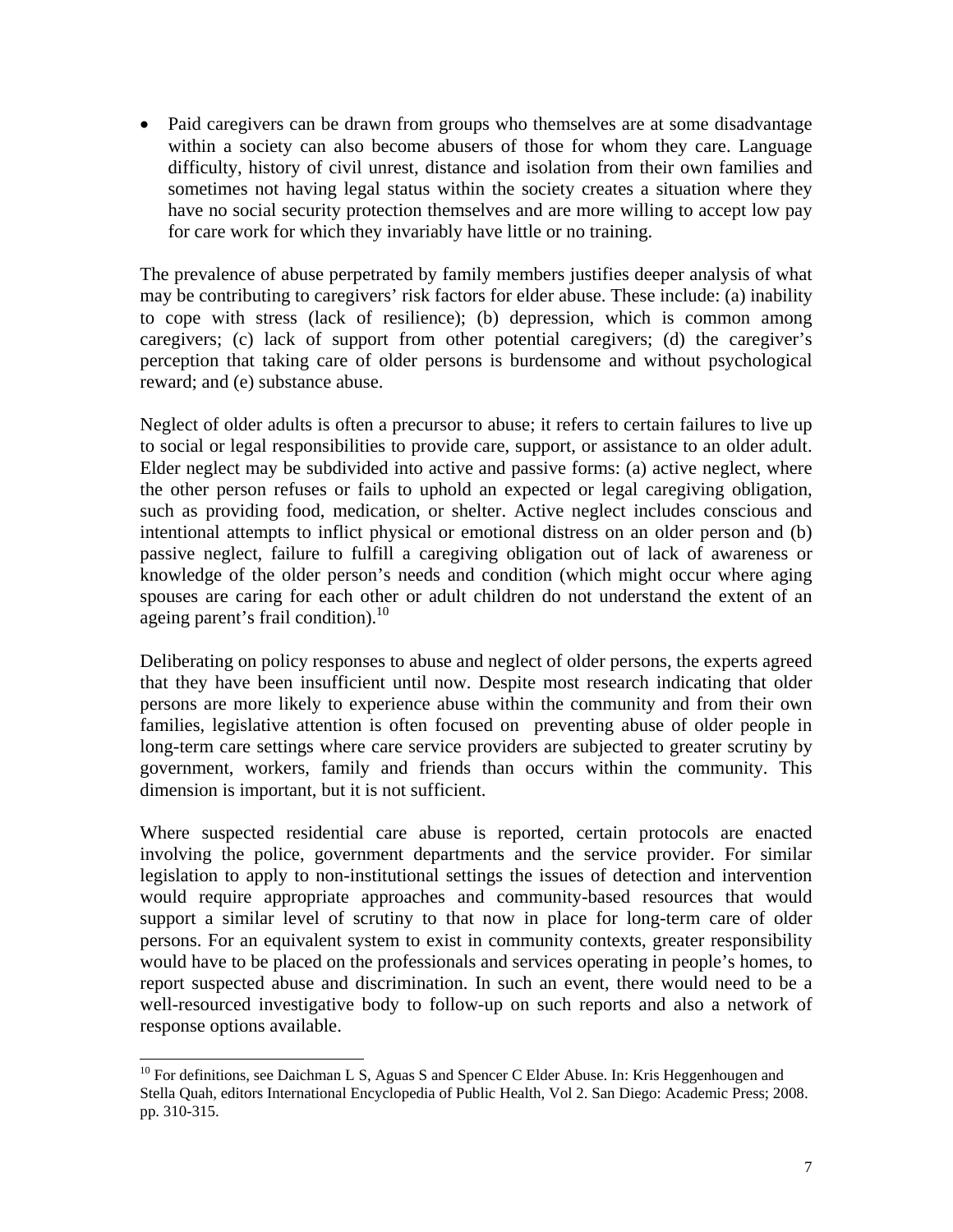Raising awareness and understanding of elder abuse within communities, countries, and internationally has experienced a boost: June 15, 2006 marked the debut of World Elder Abuse Awareness Day, which communities and agencies in many countries have used as an opportunity to heighten awareness and support for abuse prevention, help enable development of awareness into action, mobilize efforts, and galvanize community and policy action. Prevention events may be planned for the day, as well as weeks and the month around it. The activities may focus directly on abuse prevention and awareness to build public and professional awareness, or public awareness campaigns may concentrate on the underlying factors, such as ageism or diminished respect. The INPEA (International Network for the Prevention on Elder Abuse) network initiated a number of forward-looking measures in this regard.

#### *Specific Recommendations:*

Considering recommendations, the experts agreed that governments should be encouraged: (1) to combat ageism and stereotyping of older people through policy processes and public statements; (2) to enhance awareness and data collection regarding discrimination and abuses against older persons and reporting such abuses should be eased so as to encourage self-reporting by victims of infringements; (3) to initiate a nation-wide review about the problems of neglect, abuse and violence against older persons in order to come up with more effective prevention strategies, as well as more effective laws and policies to address the problem and its underlying factors; (4) to foster a comprehensive approach to prevention of violence and abuse, focusing on the underlying contributors as well as the policies and infrastructure that support mistreatment, or contribute to it; and (5) to initiate research and prevention programmes, advocacy and information for older adults about their rights and ways to access services.

#### **Session II: Current status of rights of older persons on the national level**

Taking stock of the existing situation pertinent to the rights of older persons at the national level, the experts agreed that legal needs of older persons are often complex and can cross over many legal areas. Access by older persons to legal rights can be further complicated by diminished mental capacity, intimidation from abusers and medical problems. The areas of law which cover entitlements, rights and issues of concern to older persons, their families and carers can include all areas of law and policy where the potential exists for abuse and discrimination against older people and others: (a) age discrimination; (b) guardianship; (c) social security, pensions and superannuation; (d) wills and powers of attorney; (e) employment and retirement; (f) housing (including retirement villages and aged care homes); (g) elder abuse; (h) healthcare and long-term care (both institutional and community-based); (i) consumer rights; (j) estate and financial planning; and (k) family law (including family care agreements and custody of grandchildren).

Experts reported on policies that promote or impede the rights of older persons. The policies listed below are by no means exhaustive and focus on the countries experts are most familiar with.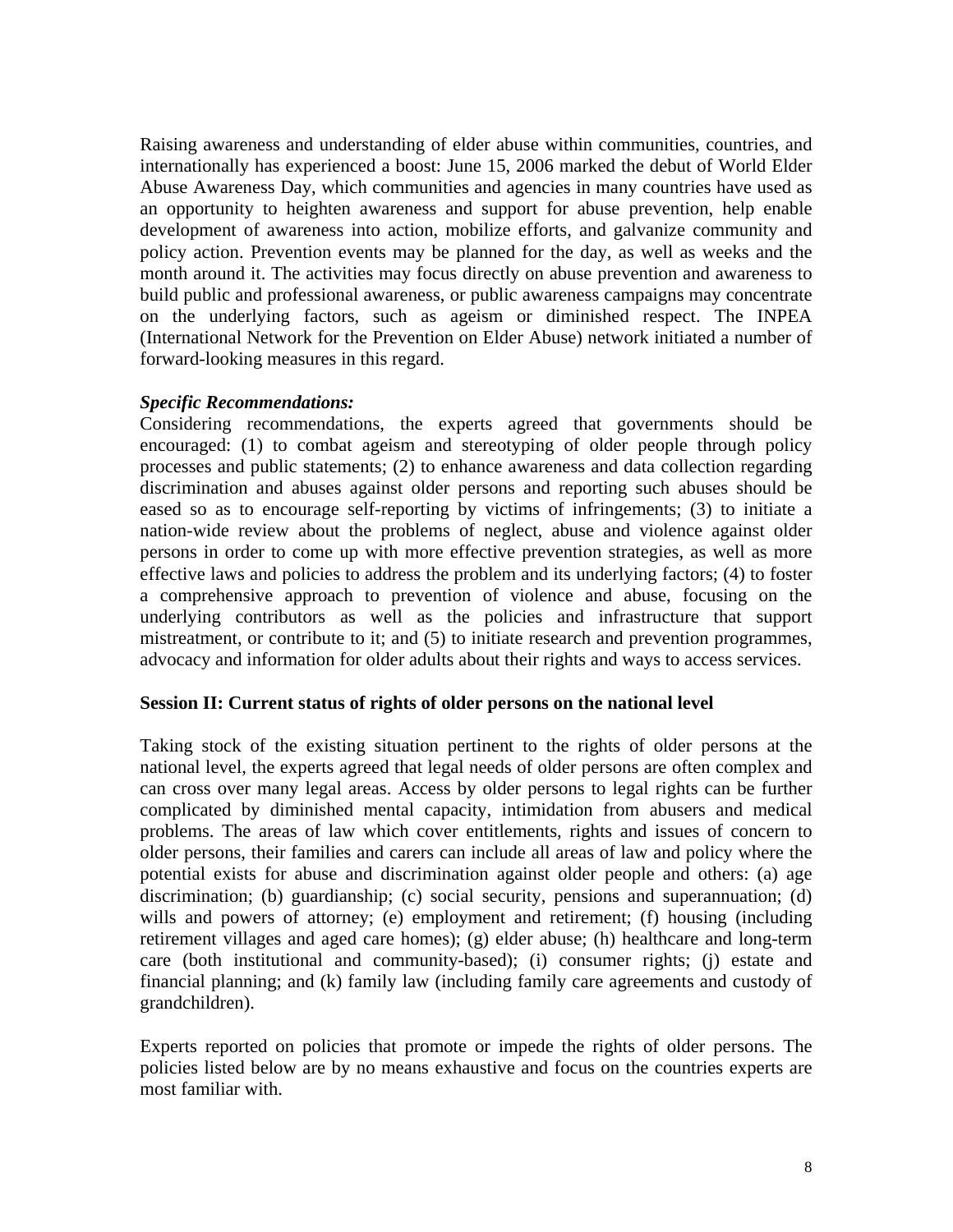In the United States of America, insurance coverage is adequate for health and hospital care and other aspects of older persons' needs and rights on many aspects of daily life. However, health care policy does not address at-home care and gives little support for long-term care. Care-givers often have limited leave from their employers to provide care to older persons. This places an unfair burden on women for many aged care services. Income security in the United States has changed due to the widespread adoption of defined contribution plans, which have introduced great uncertainty to employment related pensions. The social security system does not cover the care-giver role. More developed countries, such as the United States can afford social protection for 87 million older persons, including health care in hospitals, social security income support, bars against employment discrimination, home delivery of food, appointment of surrogates, etc. The Older Americans Act helped to make these programmes possible. However, despite far-reaching programmes, many older persons lack these protections, e.g. immigrants, minorities, and those living in abusive family or other living situations, such as unregulated and inadequately monitored nursing homes.

Canada has universal health care but experiences some shortages of health care-workers for older residents. The government has no law against elder abuse and older workers lack protection against age-related layoffs or forced retirements.

In Australia, the federal Human Rights and Equal Opportunity Act  $(1986)^{11}$  allows complaints of age discrimination in employment as does the federal Workplace Relations Act  $(1996)^{12}$ . Discrimination against older workers can be either direct or indirect. Direct age discrimination would occur in a workplace where older workers are treated poorly in favour of younger workers, for example, an employer may pressure older workers to resign because they do not fit the youth image of the company. Indirect age discrimination could involve an unreasonable requirement or condition that they are not able to comply with but younger workers would have no difficulty.

Mandatory reporting of abuse in Australia has not gained traction other than in long-term residential care homes. There is a reluctance to adopt the model of mandatory reporting legislatively instituted in many American states  $13 \text{ to cover abuse in all settings because}$ of a widespread view that such a strategy would effectively equate elder abuse with child abuse and compel the 'infantalization' of older people  $<sup>14</sup>$ .</sup>

Older persons in Israel endure a gap between existing provisions of the law and the realities of existing practices. Older people are often unaware of available programmes, such as legal assistance. This situation could be improved by educating older persons, creating the position of an ombudsman for the rights of older persons and by mediating

l

<sup>&</sup>lt;sup>11</sup> http://www.austlii.edu.au/au/legis/cth/num\_act/hraeoca1986512/<br><sup>12</sup> http://www.austlii.edu.au/au/legis/cth/consol\_act/wra1996220/

<sup>&</sup>lt;sup>12</sup> http://www.austlii.edu.au/au/legis/cth/consol\_act/wra1996220/<br><sup>13</sup> Cripps, D., Biven, J., Northey,J., & Rigger, P. *Abuse of older people: issues for lawyers*, Elder Law<br>Review, vol. 1, 2002. Sydney.

<sup>&</sup>lt;sup>14</sup> Biviano, N., *Abuse of the non-institutionalised aged: dilemmas of policy and practice*, Australian Social Work, vol. 49(4), 1996, pp. 4146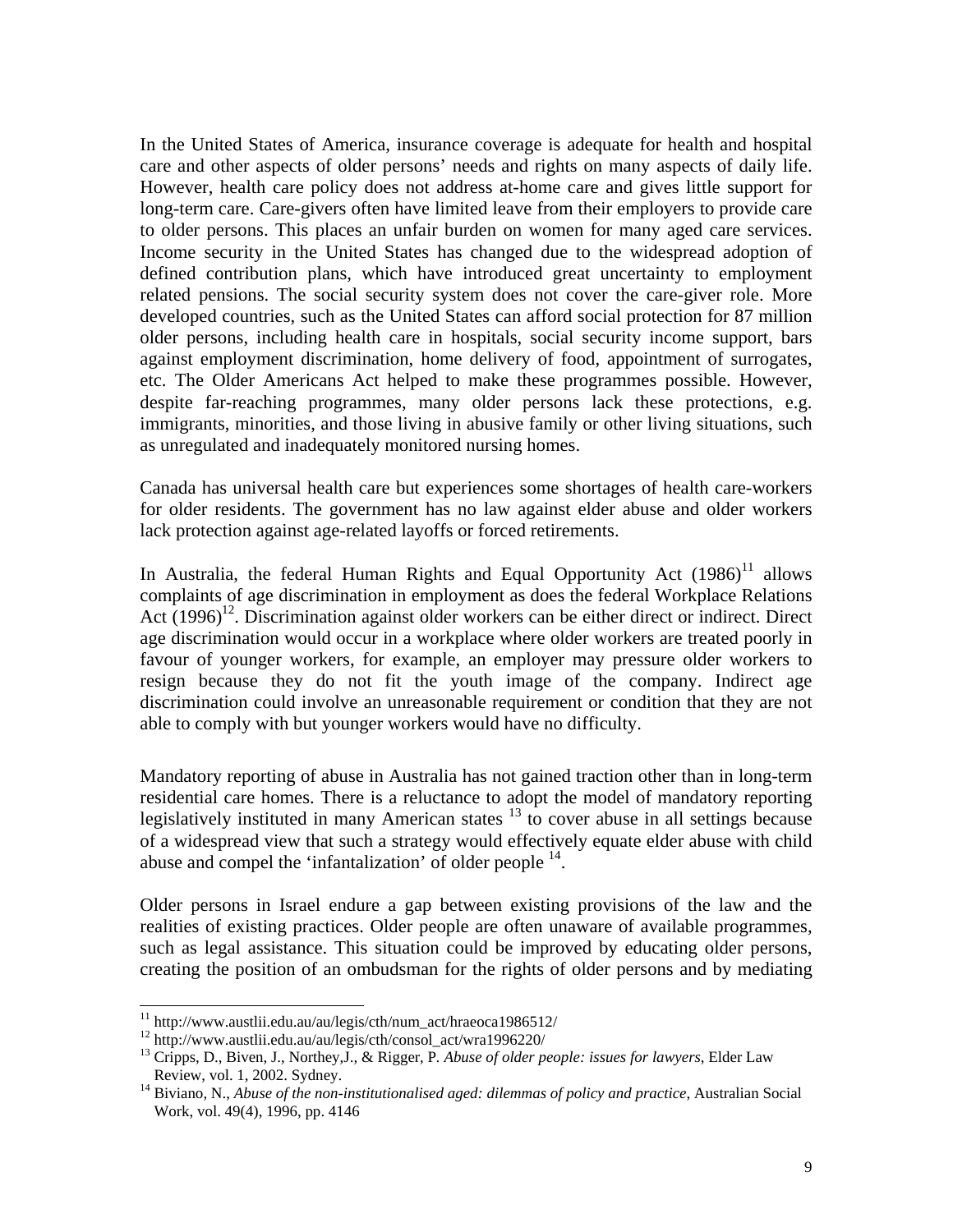conflicts or adopting affirmative action programmes, using tax incentives or other actions that assist older persons.

In other developing countries, particularly those that have experienced fundamental and rapid social change, such as the end of apartheid in South Africa, the opportunity to introduce innovative ways to enforce human rights for older persons has been seized. The new legal system in South African puts the test of proof on the discriminator, rather than the older person discriminated against. The South African experience has shown that laws when properly implemented can change the situation of older persons for the better.

In most countries in Latin America references to older persons and age discrimination are contained in the constitution. Nevertheless there is a gap between the legislation and the implementation often due to a lack of political will<sup>15</sup> and older persons are not considered a priority group with regard to budget allocations. Poverty and illiteracy are considerable barriers for older persons when attempting to realize their rights and ethnic and racial minorities are neglected in most countries in Latin America.

In Brazil, the National Law for the Protection of the Rights of Older Persons (Estatuto do Idoso, 2003) has improved the respect for the older persons as it is now mandatory to report any violation of their rights. Yet, there is a lack of awareness of existing programmes for the protection of the rights of older persons, especially in rural areas.

In Bangladesh, family pensions and issuance of identification cards for older persons are very important in realizing economic security in old age. In addition, the use of media to create positive images of old age, especially of older women was seen as equally crucial.

In a number of countries in various regions, universal social pensions (non-contributory pensions available to all persons reaching a determined age), have helped older persons maintain dignity in family as they support themselves and help financially, e.g. with food and school fees.

# *Specific recommendations:*

 $\overline{\phantom{a}}$ 

In this session, the experts agreed on the following recommendations: governments are encouraged: (1) to close the gap between law and implementation of the law; (2) to promote positive discrimination (affirmative action) of older persons as a legitimate step in national laws; (3) to put the burden of proof of age discrimination on violator not victim of age discrimination; (4) to provide easily accessible and free identity documentation to older men and women to access their economic, social, political and civil entitlements; (5) to provide support to older persons' associations through which older persons can be aware and monitor or access their entitlements; (6) to provide free paralegal support and free legal aid to older persons to defend their rights and help to resolve disputes within community structures and to gain them access to formal judicial systems; (7) to provide legal support regarding cases of strategic litigation to create legal precedent and change laws, e.g. on discrimination in social security provision or

<sup>15</sup> *Missing Voices: Views of older persons on elder abuse*, WHO, 2002.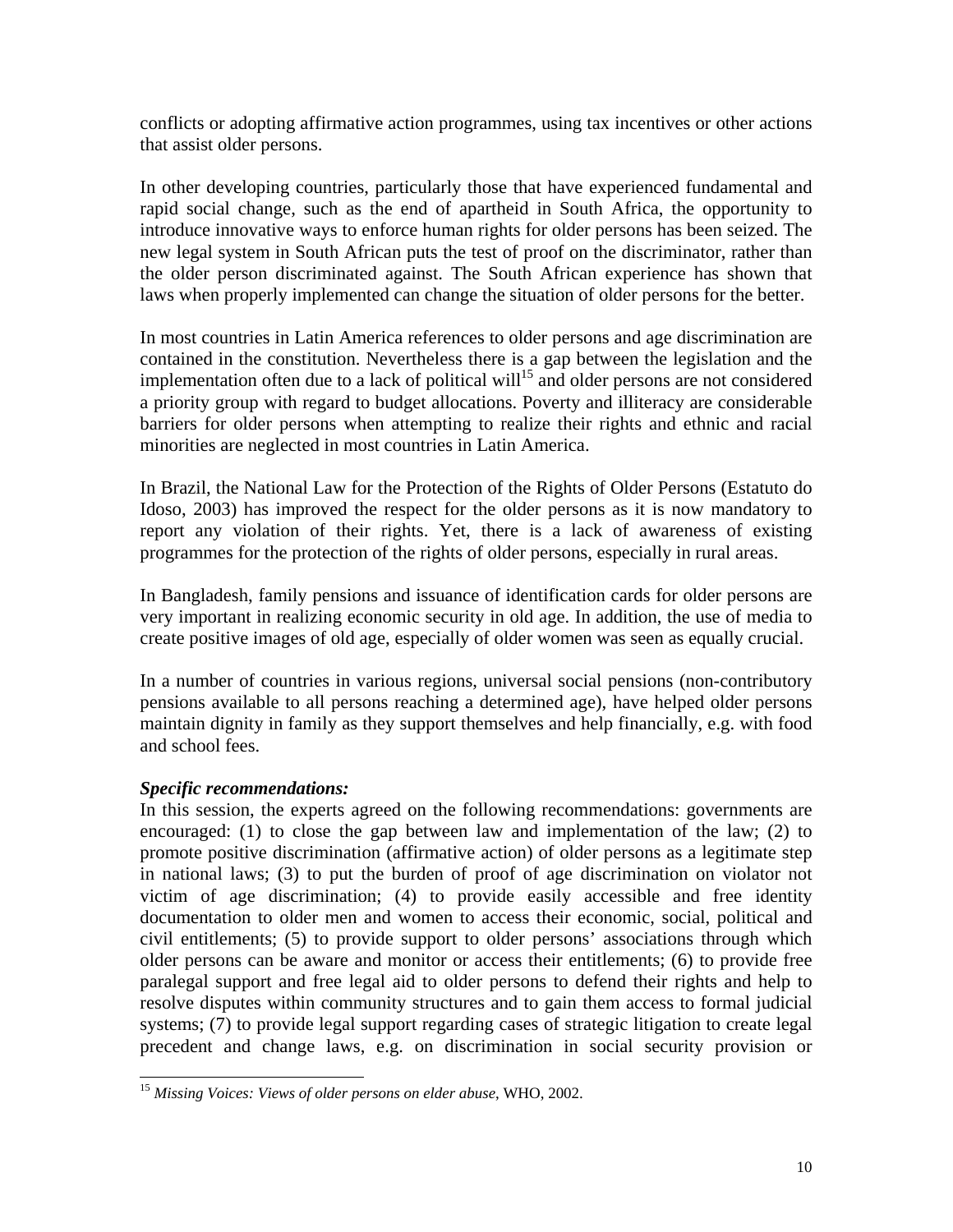inheritance and property rights; (8) to incorporate a gender perspective in all policy actions on ageing and eliminate discrimination on the basis of age and gender; (9) to provide affordable and appropriate health care, support and social protection for older persons including preventive and rehabilitation; (10) to promote a set of measures aimed at the empowerment of older persons in various areas; (11) to make resources available to national statistics offices to collect, analyze, and disseminate survey and census data disaggregated by age and sex; (12) to initiate a set of measures geared at preventing discrimination against older persons in all fields and areas, changing negative stereotypes in media and other fields; (13) to promote evidence-based studies related to the empowerment of older persons, provision of health care and long-term care on a systematic basis; (14) to use media to create positive image of older persons; (15) to encourage private investment in homes and hospitals designed for older persons; (16) to give visibility to older persons' rights among leading policy makers and educate them about the rights of older persons and the ageing process; (17) to request scholars to include older persons' concerns in their research; (18) to encourage national activity on older persons' rights in cooperation with the UN Regional Commissions; (19) to encourage alternative means of conflict resolution to promote mediation in the home, family and society as early as possible; (20) to support legal mechanisms in late life planning, health care, wills, and power of attorney, living wills, organ donations and property; (21) to assure legal capacity in late life with due process; (22) to ensure participation of older women and men in decision-making processes that affect them; (23) to acknowledge basic rights, such as legal assistance, access to paid family leave, and programmes, such as tax incentives for formal care and relieve for care-givers; (24) to develop elder-specific professional-rules-of-ethics to ensure ethical and professional legal services for older clients; (25) to provide adequate protection and support of community-based senior centers; and (26) to revise existing legislation in accordance with internationally accepted norms (for example on social security, health, property and inheritance) to avoid discrimination on the basis of age and gender.

## **Session III: National capacity required for effective implementation of laws and policies concerning the rights of older persons**

Substantial attention was paid to various aspects of national capacity development. A capacity development perspective concerning the rights of older persons in the national context would enable countries to explore operational challenges arising from policy intentions to provide assistance to their citizens and in particular the communities, groups and individuals affected by policy development.

While the term 'capacity development' arose late last century in relation to international development assistance, it is now being adopted more freely to describe approaches taken by different countries to identify, frame and solve problems through the efforts of individuals and groups working together with national governments to achieve defined goals. The importance of linking issues pertaining to older persons' rights to national development agendas lies in an acknowledgement that any change of emphasis on rights or policy for one group, has implications for national agendas in economic, social and organizational development.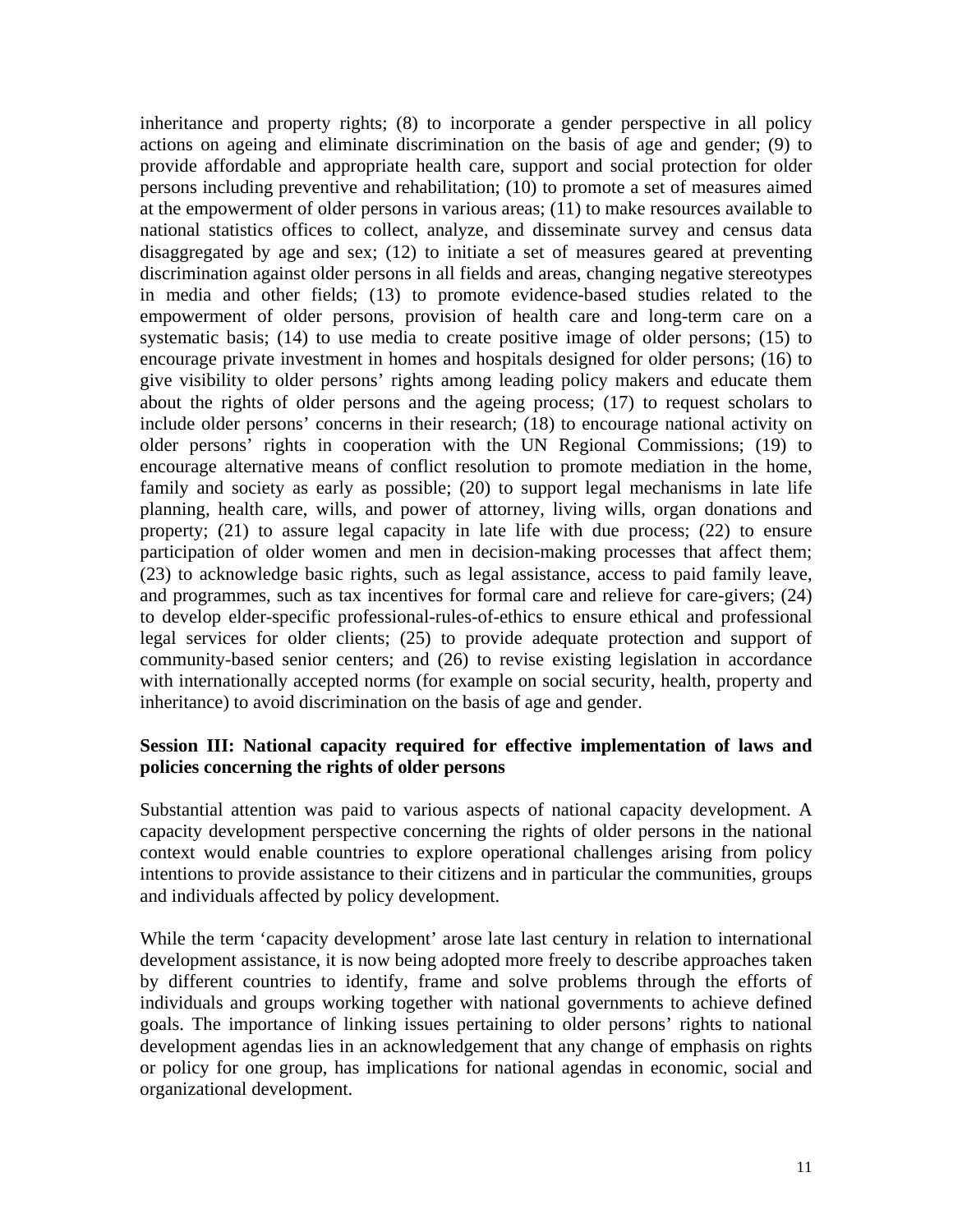It could be said that capacity development describes aspirational efforts to improve the situations facing particular groups or society at large. For some countries capacity development has relied on international development assistance from e.g. the World Bank or the IMF, but increasingly the need or impetus for socio-economic development may relate more to stimulating the political will to facilitate change than the pursuit of international financial assistance. In some countries socio-economic development has been very slow despite significant development assistance while in others, progress on human rights and protection of vulnerable groups has been an even greater challenge. It seems that political will within any country plays a crucial role in promoting or impeding progress.

Policy emphasis on capacity development in 2009 represents an awareness and acceptance by governments and agencies that the quality of socio-economic development is more appropriately measured in terms of countries' ability to recognize, plan for and manage issues rather than the amount of donor assistance received. A major drawback of donor-driven development is that recipient nations may have little involvement in the planning and design of interventions which are presumed to be supportive of local priorities and sensitive to local contexts. The success or failure of capacity development in any situation depends on the way formal and informal systems (cultural/social) are adopted in such a way as to be conducive to socio-economic development or the desired change without creating disharmony or inequity.

How could one imagine a national framework for capacity development on older people's rights? Poorer countries may require extra capacity to realize the rights of older persons more effectively. For many countries there is a need for a coordinating mechanism to be in place within government to prevent loss of the richness of the work already done on older persons' rights. In other countries organizations such as human rights commissions could be enhanced to focus greater attention on the area of older persons' needs. Various more developed countries have such structures in place already and with a small readjustment and little extra resources, emphasis could be placed on older persons and their human rights issues. Successful implementation of policy change to protect the rights of older persons may need to involve development of performance indicators.

Effective policy response depends on the accuracy and timeliness of information about the extent to which older persons' rights are preserved or not, and the identification of drivers of change. Therefore much depends on the local availability of skill and knowledge as well as the integrity of information systems. Where development deficits are identified, donor agencies can assist nations to develop capacity for identifying, analyzing and solving their own development problems. International support through collaborative research and policy development skills becomes possible only if national leaders hold the view that older person's rights need special protections and that they are willing to support collaboration on development options.

Speed of development needs to be measured in terms of indicators of the country's closing of any identified gap in development and progress towards being able to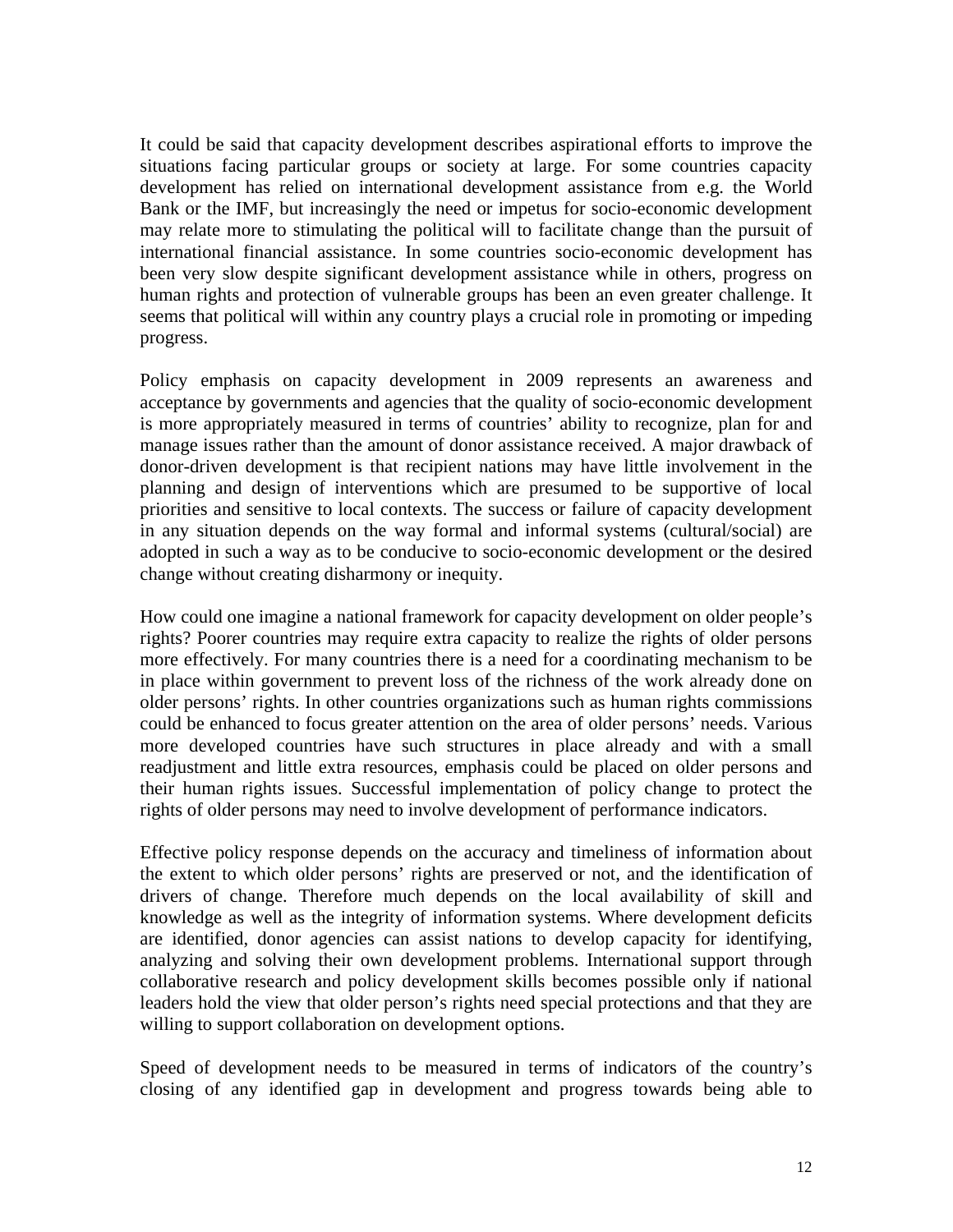independently manage that area of policy or social strategy into the future. Indicators could be developed to demonstrate progress e.g. participation rates among local people; integrity of policy consultation processes and development of policy that is legitimate, feasible and acceptable to those most affected by the change. The quality of national capacity development efforts could be measured through the commitment shown by local people to the success of policy development and implementation processes as well as achievement of agreed development agency outcomes.

Providing these prior steps are successful, a country undertaking capacity development would eventually reach a position where it would be independent of external assistance and have the skills, knowledge, resources and political will to monitor change in areas of capacity deficit as well as being in a position to respond appropriately to indications of ongoing need for development.

Capacity development requires a focus on building skills and knowledge within the local people, communities and governments. To achieve this approach recruitment and training of staff in concerned agencies and government departments needs to be compatible with innovation in policy design and change management involving people. Projects, policies and processes should reflect the norms, values and priorities of the respective country to have a better chance of success.

The participants agreed that a significant shift in approach has occurred around the idea of mainstreaming capacity development skills throughout governments and people involved locally with assisting projects and in most policy forums. When developing new policies, guidance provided to reinforce the benefits of conceptualizing policy in ways that extend beyond traditional frameworks and approaches is needed.

#### *Specific Recommendations:*

The following recommendations were made by the participants: governments are encouraged: (1) to create the position of a national ombudsman on the rights of older persons who could offer non-judicial means to receive and resolve grievances at all levels; (2) to create a national human rights commission that would educate citizens about the rights of older persons and provide a venue to resolve grievances and promote affirmative action plans – such a commission could investigate and report on patterns of abuse or other unlawful acts, take action and pursue public education campaigns as well as hearing complaints; (3) to engage in an analysis of budgets to highlight expenditure on older persons and to identify their financial and economic contributions to society. In addition, audits could also be conducted to assess the impact of public expenditure on older people; and (4) to encourage political and social participation of older persons in policy decision making processes; and (5) to provide special training to and certification of professional groups in direct contact with older persons, e.g. lawyers, police, health professionals, and financial sector workers.

#### **Session IV: Addressing the issue of rights of older persons on the international level**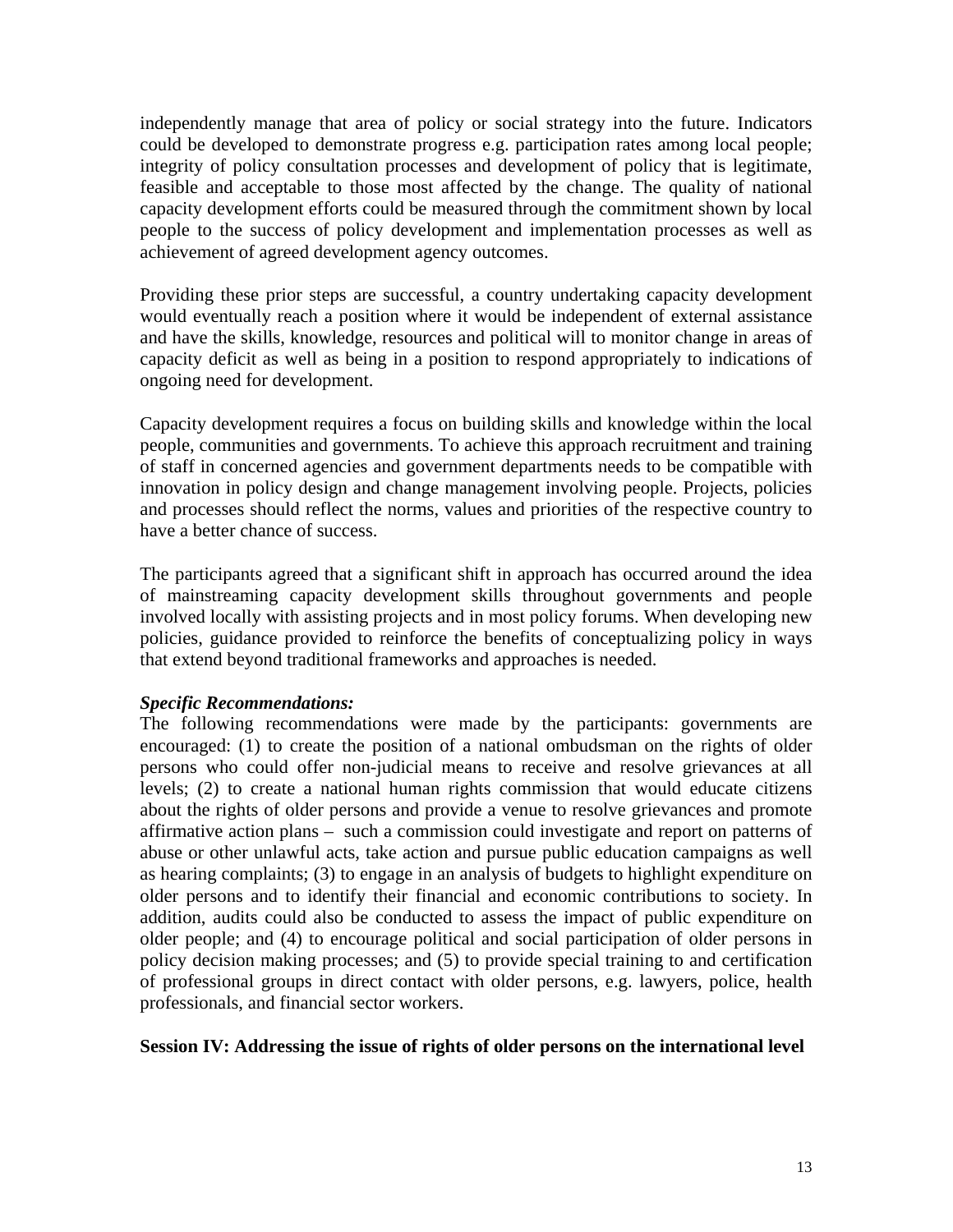An opinion was expressed that most rights in general legal systems are written very broadly and to find references to older persons one needs to drill down substantially. International documents perform an interpretive function in this regard that is very valuable. The principle of dignity is fundamental to the development of human rights law.

All rights documents need to be considered within a non-discrimination framework and within the documents, age needs to be more effectively captured. That this is not already so reflects an institutionalized ageism within legal frameworks.

In considering the body of law that affects the rights of older persons there are essentially two categories: 'soft law' geared to the protection of rights which includes documents such as the Madrid Plan of Action on Ageing (etc.) and 'hard law' which refers to statues and conventions which link nationally and internationally and carries with it expectations of implementation and accountability.

In "soft law" there is quite a comprehensive treatment of issues and strategies but the discourse is not couched in legal terms and the flow of power is generally 'top-down'. Also, no sanctions for non-performance or infringements are attached, making the documents appear inept when compared with hard law. Despite this, soft law is quite specific and people usually abide by it in practice. Soft law is effective in capturing the vulnerability of persons in conflict, yet 'age' was not an issue on any agenda until the  $1960$ 's.

In "hard law" the primary responsibility rests with the state to respect human rights; protect individuals and groups; and to fulfill on positive action. State responsibility includes resourcing the implementation and administration of law and in many cases new law requires both paradigm and attitudinal shifts which can be resource intensive to achieve. Therefore policy tradeoffs relate to obligations for states to expend resources and make policy in the most efficacious way.

A possible next step could be to establish a new human rights instrument, within the framework of "hard law" that would strengthen already existing "soft law", which has been generally accepted and supported.

# **Session V: Developing an international legal framework on the rights of older persons**

Deliberations were held on existing gaps – normative and implementation. It is clear that a normative gap exists within the international legislative framework where older persons are concerned. That is, the law is deficient and fails to act where people are disadvantaged and/or their dignity is undermined or infringed. There are standards offering protection in various contexts but these are dispersed to the point of creating more confusion. There may be some value in collating these standards to provide some clarity.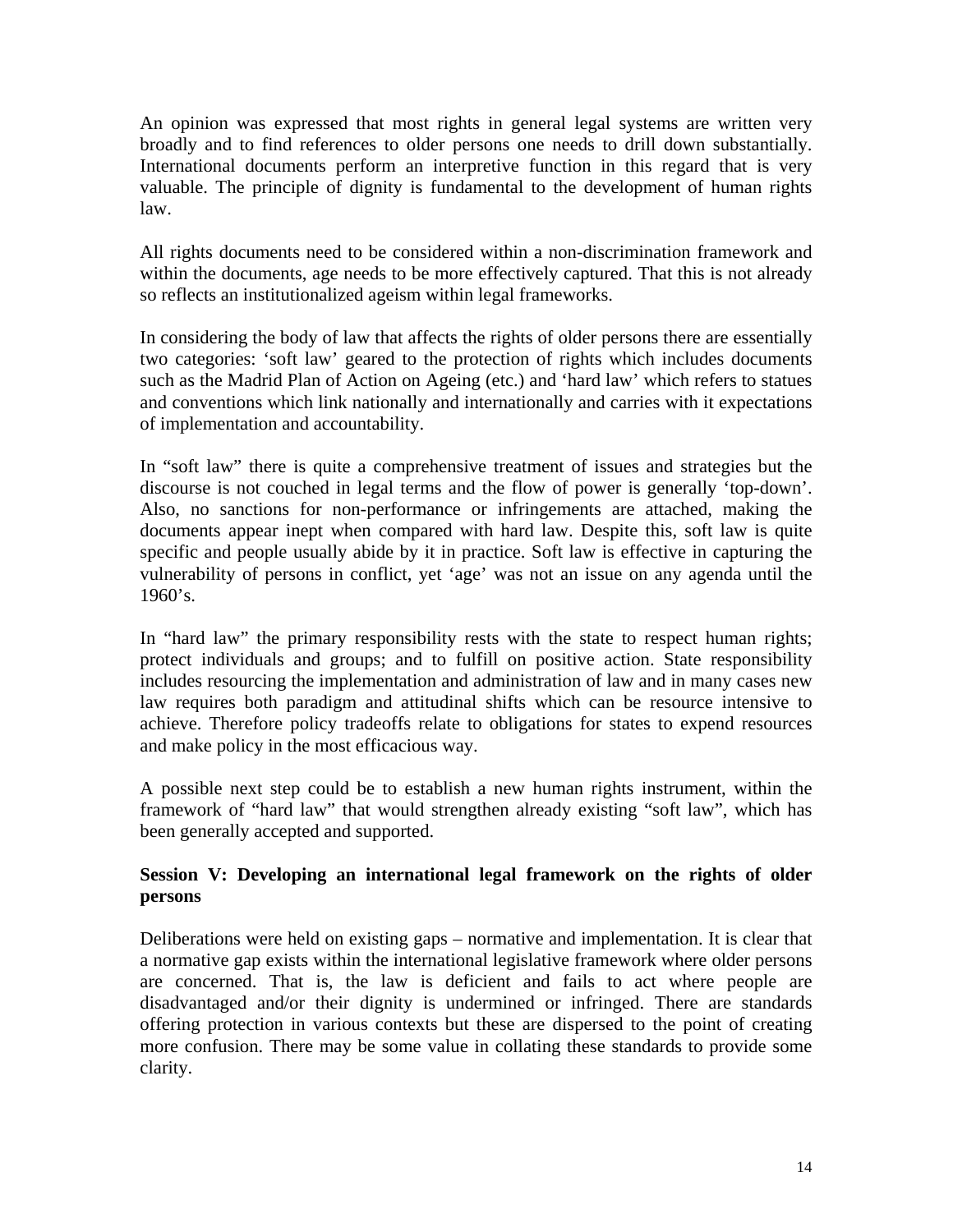Within statutes usually the only mention of 'age' is within the 'and other' categories of examples, thereby lacking strength. It also results in making older persons invisible as a group within the law. The importance of overcoming the invisibility issue is manifold but is particularly crucial around discrimination against older women, an issue that warrants pronounced elevation within the legal framework. The issue of discrimination becomes quite dangerous in some national contexts, particularly in extreme cases such as accusations of witchcraft or other stereotypical image that can lead to vilification and even promoting attacks on older women. There is also a need for clarity around the involvement of private sector actors and their dealings with older persons, especially in terms of financial vulnerability.

The principles of dignity and non-discrimination underpin human rights law as well as international policy documents on ageing. Yet discrimination, neglect and abuse are a daily feature of many older persons' lives. In considering the body of law that affects the rights of older persons there are two categories, as mentioned briefly above: "soft law" documents geared to the protection of rights (documents such as the Madrid Plan of Action on Ageing or the UN Principles for Older Persons) and "hard law" instruments such as human rights conventions which delineate state responsibilities and carry with them an expectation of implementation and accountability. There is a crucial question however, as to what extent these two sets of law sufficiently promote, protect and fulfill the rights of older persons?

The UN policy documents on ageing and older persons provide a comprehensive treatment of issues and public policy strategies but as "soft law", they contain no legally binding obligations and there are no sanctions for non-performance. Instead, they incorporate norms and precepts, which governments agree to be guided by, but without any requirement to account for adherence. That said, "soft law" through its specificity can act as an extremely useful guide for policy matters: for example, the work of UNHCR in setting standards for the treatment of older refugees has effectively captured the vulnerability of persons in emergencies, as well as provided useful guidance on how to respond best to the needs of older persons in crisis situations. In general, however, given their non-binding nature, implementation of soft law standards is often weak.

During the review and appraisal exercises for both the Vienna International Plan of Action on Ageing and the Madrid Plan of Action<sup>16</sup> it was noted that many states have failed to incorporate international standards into national legislation and policy action. Moreover, at the international level, linking ageing with development goals has been a challenge. Despite lofty intentions and commitments, ageing often remains on the periphery of internationally agreed goals, frameworks and policy documents, as exemplified by the absence of reference to ageing in the Millennium Declaration and the Millennium Development Goals.

The experts agreed that an analysis of the international legal instruments also points to the existence of a "normative gap" with respect to the rights of older persons. To begin, almost all the key human rights instruments fail to identify age as a prohibited ground for

 $\overline{\phantom{a}}$ 16 See reports of the Secretary-General: E/CN.5/2001/PC/2 and A/63/95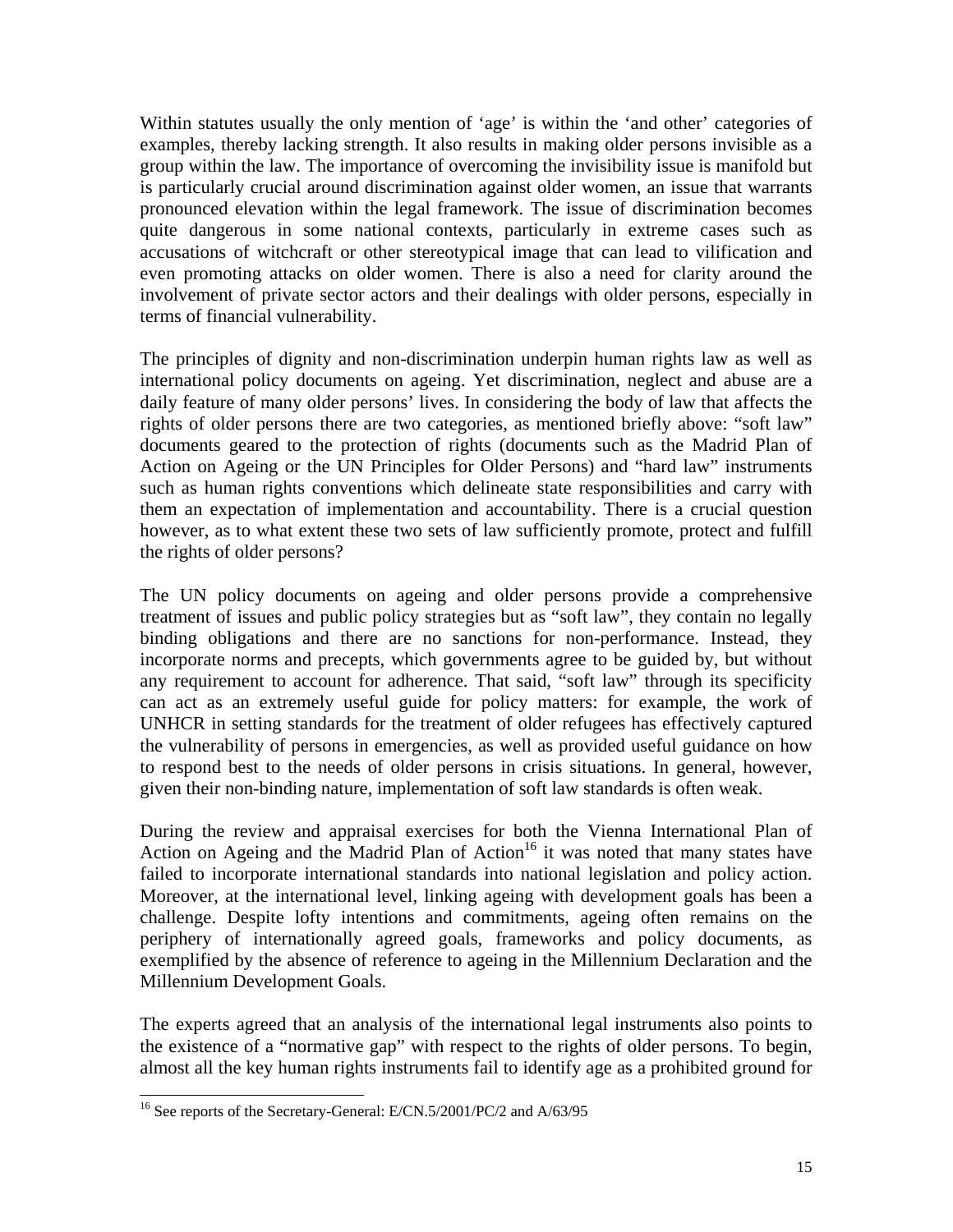$discrimination<sup>17</sup>$ , thus obscuring the discriminatory experiences of older people. Moreover, the standards which offer older people protection are dispersed through many human rights texts. The numerous obligations on states *vis-à-vis* older people are implicit in the UN human rights instruments but remain invisible for both Governments and the general public, while the obligations on private sector actors and individuals are not well developed. While the interpretative work of treaty monitoring committees has begun the process of amplifying the rights of older persons, knowledge of this work remains limited. Moreover, it is open to question whether the special vulnerability of older women has been adequately captured by human rights law, and there may be practices which specifically target older people that are arguably not covered adequately by any of the current provisions in human rights law, most notably allegations of witchcraft. Finally, the fact that older people are often especially vulnerable in conflict and natural emergencies has arguably not been addressed effectively by international law.

In addition, the failure of states to abide by the commitments that they have signed up to through human rights instruments amounts to what some have called an "implementation gap". This is clearly distinct from a normative gap where the current provisions fail to capture adequately ongoing practice which denies rights. Instead, an implementation gap suggests a failure to incorporate international standards into domestic legislation and procedures, or a lack of institutions or other actors competent to implement measures that would result in the fulfillment of the relevant rights. So the bigger question is  $-$  is it possible to detect such a gap with respect to the rights of older people?

Answering this question is not easy as proxies need to be found to assess governments' commitment to furthering the rights of older persons. One source is the reports that states submit to human rights monitoring bodies. An analysis of the reports in the light of the rights of older people is revealing. From 2000-200818 the Human Rights Committee which scrutinizes government commitments under the ICCPR considered 124 state reports. Of these, only three made specific reference to actions taken to address age discrimination, and one highlighted the vulnerability of older people in long term care homes. For the same period, the Committee on Economic, Social and Cultural Rights which assesses compliance with the ICESCR considered 122 state reports. In these, 24 references were made to older people and their rights. Likewise, during its sessions for the same period, the Committee on the Elimination of Discrimination Against Women while assessing progress in achieving CEDAW considered 190 state reports, with the experiences of older women referenced 32 times. It is also notable that, to date, only one state has highlighted the rights of older persons through the Universal Periodic Review mechanism. It is open to question whether such figures provide telling evidence of a lack of action on the part of governments to address the rights of older people but these figures do reveal that many states are "age-blind" in their human rights reporting. Moreover, it should be noted that even those states that referenced older people were not always

 $\overline{\phantom{a}}$ 

 $17$  The one notable exception is the International Convention on the Protection of the Rights of All Migrant Workers and Members of Their Families (1990), Article 7 which forbids discrimination on the basis of, inter alia, age

<sup>&</sup>lt;sup>18</sup> This section draws on information which was current as of September 2008. It therefore does consider state reports submitted for the late autumn sessions of 2008.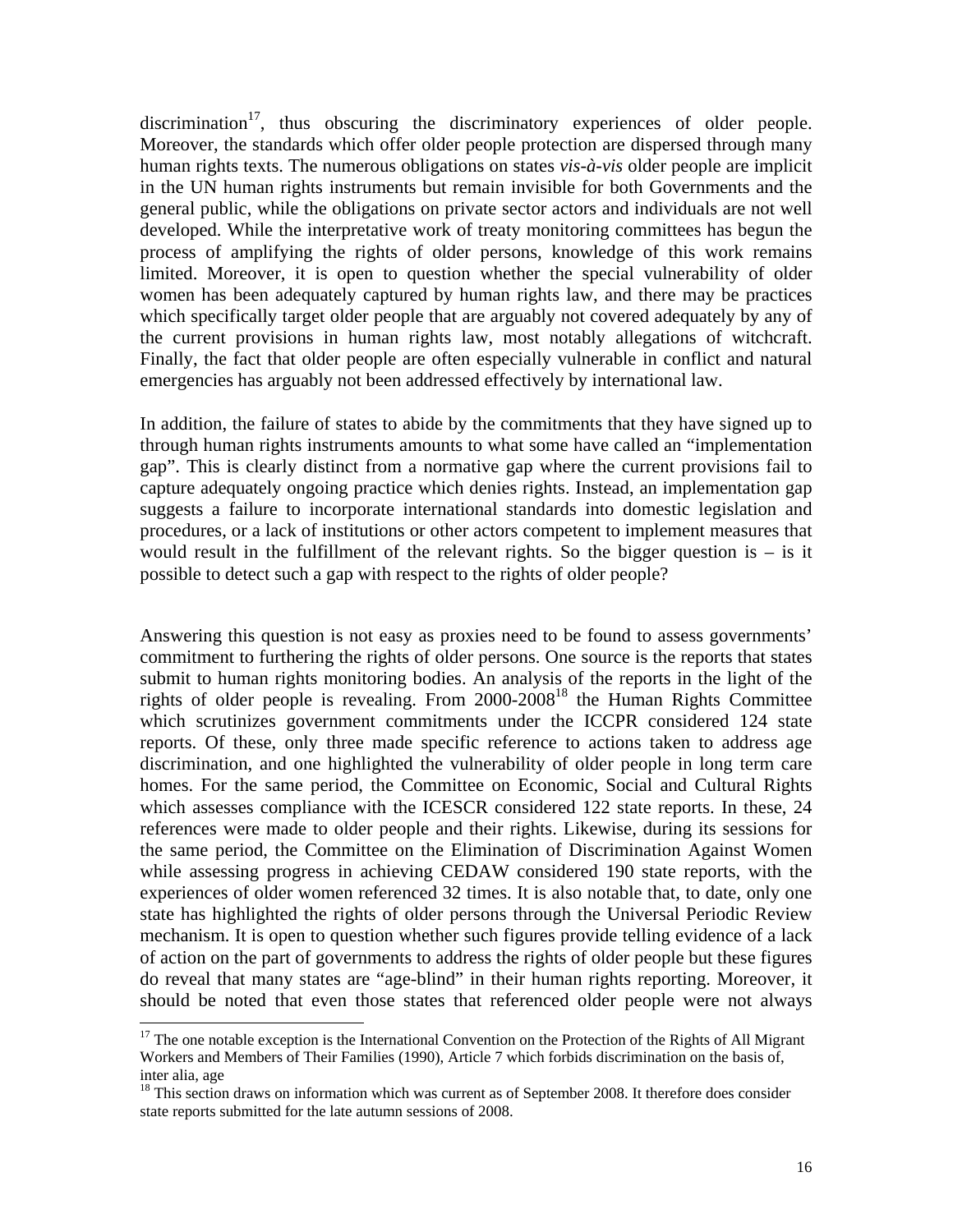testifying to positive actions taken. Instead, some were merely expressing concern for the situations with which older people were faced (although of course raised awareness is a necessary precursor of action).

During the meeting the participants contemplated several options regarding the possible strengthening of the rights dimension of older persons. Two possibilities emanated from the deliberations: (1) a special rapporteur on the rights of older persons appointed within the UN system and/or (2) an international convention on the rights of older persons. It should be noted that the most direct call for further instruments was made by the Brasilia Declaration in December 2007. Whether the best response to the current situation should be the development of such an international convention on the rights of older persons or the creation of a position of a special rapporteur focusing on the rights of older persons is not clear. Outlining the potential added value of these two possibilities for member states of the United Nations will hopefully stimulate debate on the desirability of using these two tools to enhance the rights of older persons in the future.

A special rapporteur on the rights of older persons would be able to look at the situation of older persons in all member states as well as consider individual problems. The primary purpose of a special rapporteur would be to raise awareness of older persons' rights and issues at national and international levels. He or she could employ the usual special procedures approaches such as visits to member states, commissioning and coordinating research to accumulate the evidence required to support debate and policy development and engaging with the media. The role could act as a catalyst to promote greater commitment to the furthering of older persons' rights. Some suggested aspects of the role are described below. However, these are suggestions only and the list is not exhaustive.

The special rapporteur on the rights of older persons could:

- Receive reports from member states on the state of older persons and offer assistance and advise member states on the better implementation of the Madrid Plan;
- Promote the rights of older people by naming problems and issues and identifying strategies that could be implemented to resolve them;
- Examine the nature and extent of older persons' situations with regard to human rights such as equity, non-discrimination, development etc. and report on these issues as they arise to address issues of vulnerability and opportunity;
- Identify topics and trends with momentum in the UN and work to promote those that could gain traction within the UN processes;
- Support government monitoring of implementation through such mechanisms as a national ombudsman addressing rights-related questions that concern older persons.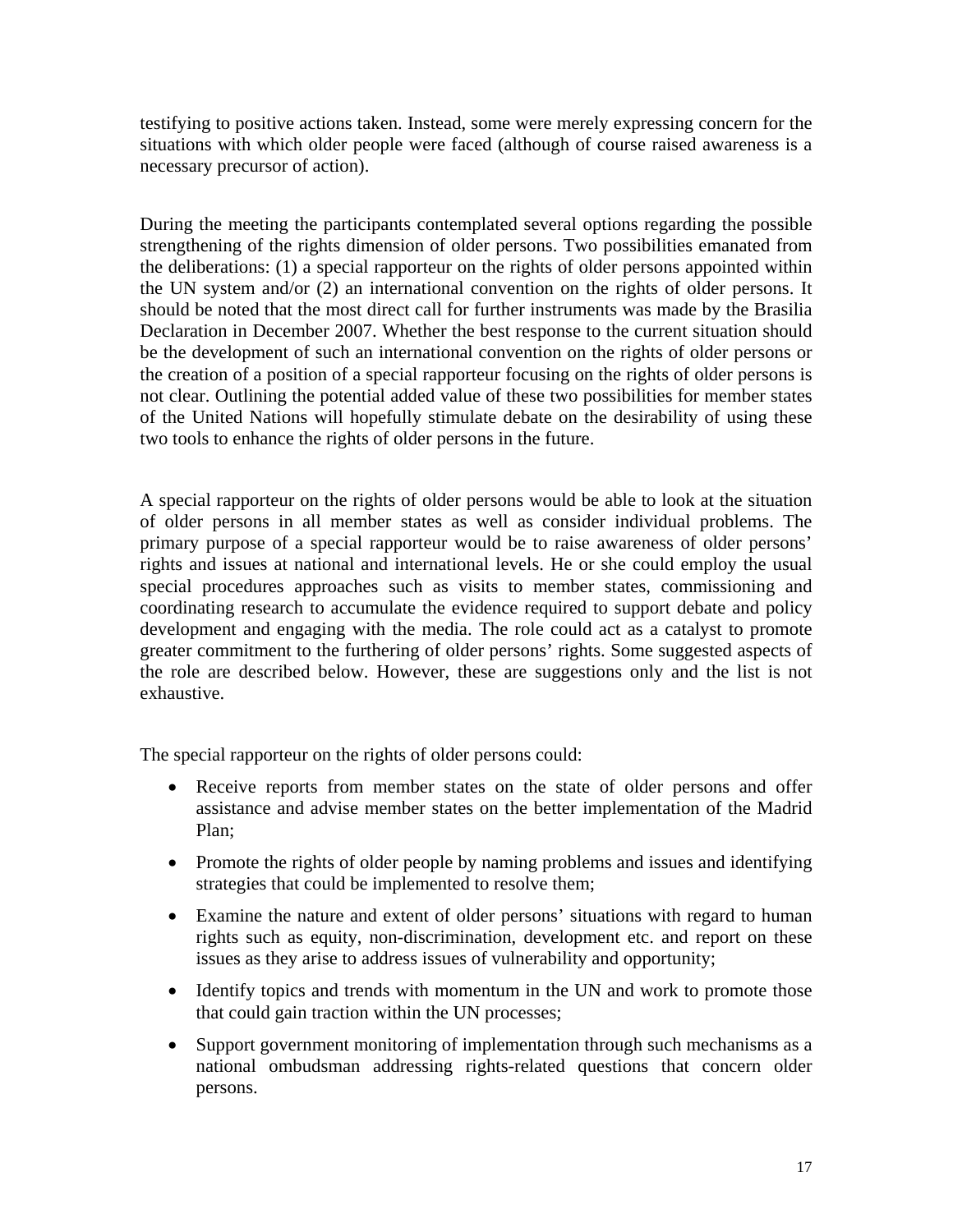The terms of reference for the position of special rapporteur on the rights of older persons are crucial in shaping the role. The personality of the rapporteur would be key, as well as the structure around the position which ideally would be both supportive and flexible, allowing opportunities to be used effectively. In addition, it is important that there be links with other rapporteurs and networks that generate evidence and insights into particular aspects of human rights where older persons are particularly disadvantaged. Such a position would have to be funded either by a sponsoring member state or through collaboration between states or other organizations while not compromising the independence of the role.

A convention on the rights of older persons would add additional weight in furthering, deepening and more precisely defining the rights of older persons. A convention would create obligatory and binding international law. Similar to the adoption of various other human rights instruments, member states would undertake a threefold commitment when adopting such a convention: to respect, to protect and to fulfill the rights enshrined in the relevant text. The obligation to respect demands that states refrain from interfering with or curtailing the enjoyment of human rights; the obligation to protect requires states to protect individuals and groups against human rights abuses; and the obligation to fulfill compels states to take positive action to facilitate the enjoyment of basic human rights. A convention on the rights of older persons could draw attention to issues such as nondiscrimination, dignity, livelihood rights, pensions and other forms of social protection, health, housing, care and support, participation rights, protection from abuse and exploitation, gender, and the rights of older persons in times of emergencies.

Earlier UN conventions (e.g. the Convention on the Elimination of All Forms of Discrimination against Women, the Convention on the Rights of the Child and the Convention on the Rights of Persons with Disabilities) have been effective human rights tools and produced significant and positive social change. In addition, a convention on the rights of older persons would strengthen and complement existing soft law, combat ageism, provide redress for the violation of human rights of older persons and draw attention to the impact of multiple discriminations that older persons face, including the disparate impact of ageing on women.

A convention on the rights of older persons could create new principles that would empower older persons, provide older persons with greater visibility and recognition, both nationally and internationally and provide the foundational basis for advocacy, public awareness and education on the rights of older persons. In addition, it would assist advocates in their work. There is also much to be gained through development activities leading up to a convention and also following its ratification.

The monitoring of the implementation of the convention would encourage ongoing dialogue among member states, civil society, NGOs, the private sector and older persons.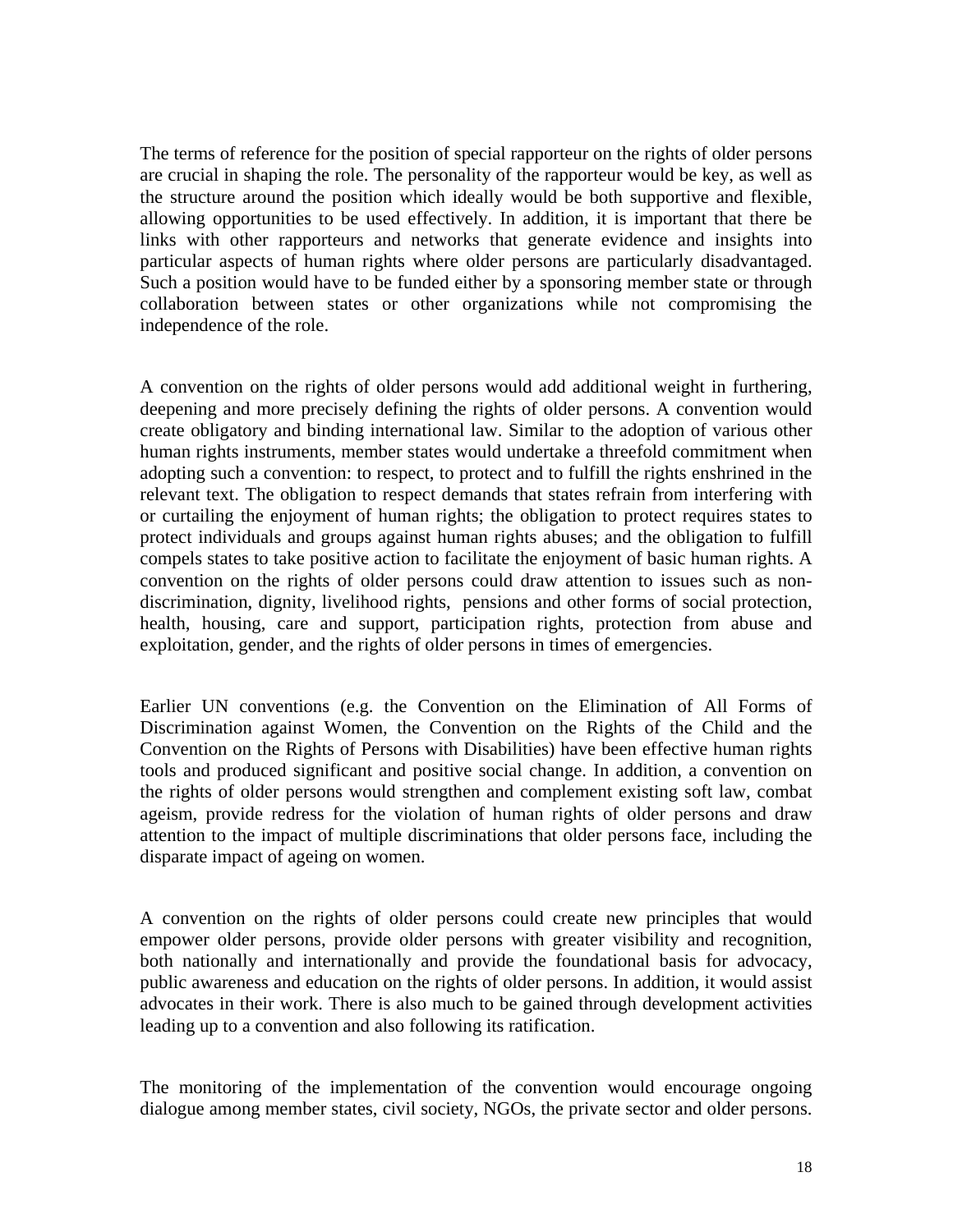A convention would encourage member states to collect additional data on older person to inform evidence-based policy development. It could encourage a more equitable allocation of resources for older persons, the design of more age-sensitive programmes and the training of staff in new procedures to ensure that the rights of older persons are fulfilled.

The Commission for Social Development as a functional body of the Economic and Social Council has in recent years taken on a role in standard setting. In 2001, a mandate for a draft of the Convention on the Rights of Persons with Disabilities was stalled in the Commission on Human Rights and in response to this, a special committee was established at the Commission to take the idea forward which it did with great success. The evolution of the Commission for Social Development into a body capable of initiating new standards illustrates how bodies outside of the human rights UN system can sometimes provide an efficient forum for contentious issues. Moreover, its work on the Convention on the Rights of Persons with Disabilities may be regarded as a useful precedent, particularly as the Commission is responsible for the implementation of the Madrid Plan.<sup>19</sup>

Relatively effective enforcement mechanisms are contained in the Convention on the Elimination of All Forms of Discrimination against Women (CEDAW) and the Convention on the Rights of the Child (CRC): country reporting, enhancing monitoring of compliance and internal discussion in member states, as well as individual complaint mechanisms. Member states report to the CEDAW Committee on compliance and implementation difficulties. However, there are no independent investigations. In Bangladesh, NGOs took an active role in the reporting process and this resulted in a more comprehensive report and the improvement in women's rights. The CEDAW Optional Protocol allows women and NGOs to file individual complaints to the CEDAW Committee while enhancing the independent inquiry powers of the Committee. Many scholars view it as a means of enhancing compliance and establishing enforcement mechanisms.

Like CEDAW, CRC requires states to report on implementation. In reporting, government representatives engage in a beneficial dialogue with the CRC monitoring body and internal domestic discussions, highlighting implementation problems. This creates discourse on global human rights, facilitating a global exchange of ideas.<sup>20</sup>

Overall, the potential added value brought by an international convention on the rights of older persons would include a paradigm shift as how older persons are viewed as a social group as a result of the adoption of such a convention. This would signal a shift from non-binding commitments and mere debate towards tangible rights for older persons. As a result, international cooperation could be strengthened by a convention. In addition,

l

<sup>&</sup>lt;sup>19</sup> for procedures, see Lindsay Judge, "The Rights of Older People: International Law, Human Rights Mechanisms and the Case for New Normative Standards", background briefing paper at International Symposium on the Rights of Older Persons, January 2009, p.14

<sup>&</sup>lt;sup>20</sup> For reporting mechanisms, see Israel Doron and Itai Apter, "What difference would a new convention make to the lives of older people?", background briefing paper at International Symposium on the Rights of Older Persons, January 2009, p.4